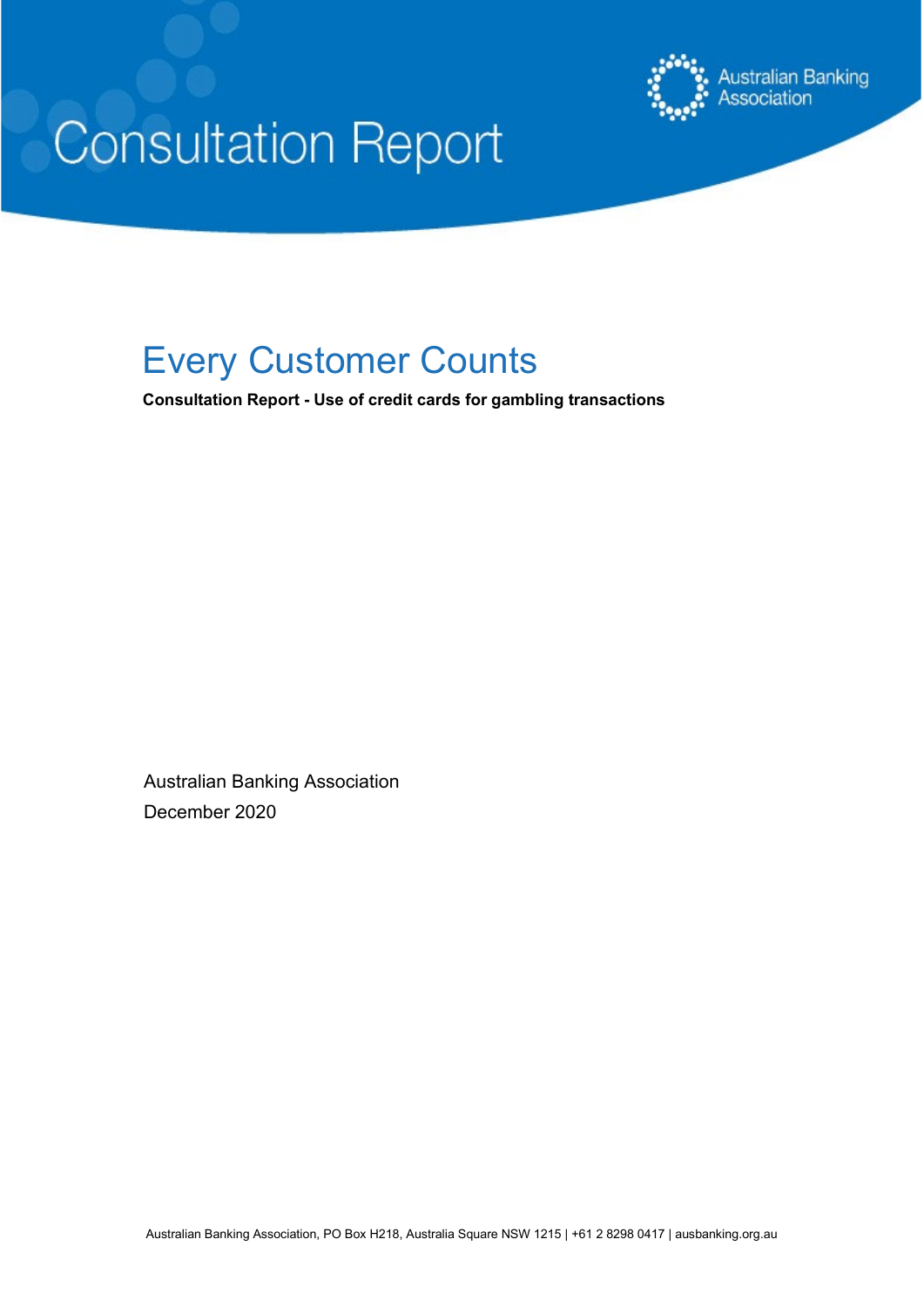

# Table of Contents

| Gambling companies are already required to take steps to reduce harm  12                     |  |
|----------------------------------------------------------------------------------------------|--|
|                                                                                              |  |
|                                                                                              |  |
|                                                                                              |  |
|                                                                                              |  |
|                                                                                              |  |
|                                                                                              |  |
|                                                                                              |  |
|                                                                                              |  |
|                                                                                              |  |
|                                                                                              |  |
| Potential adverse impacts of consumer credit products provided by non-traditional lenders 16 |  |
| Additional measures financial institutions could implement to reduce harm from gambling  16  |  |
|                                                                                              |  |
|                                                                                              |  |
|                                                                                              |  |
|                                                                                              |  |
|                                                                                              |  |
|                                                                                              |  |
|                                                                                              |  |
|                                                                                              |  |
|                                                                                              |  |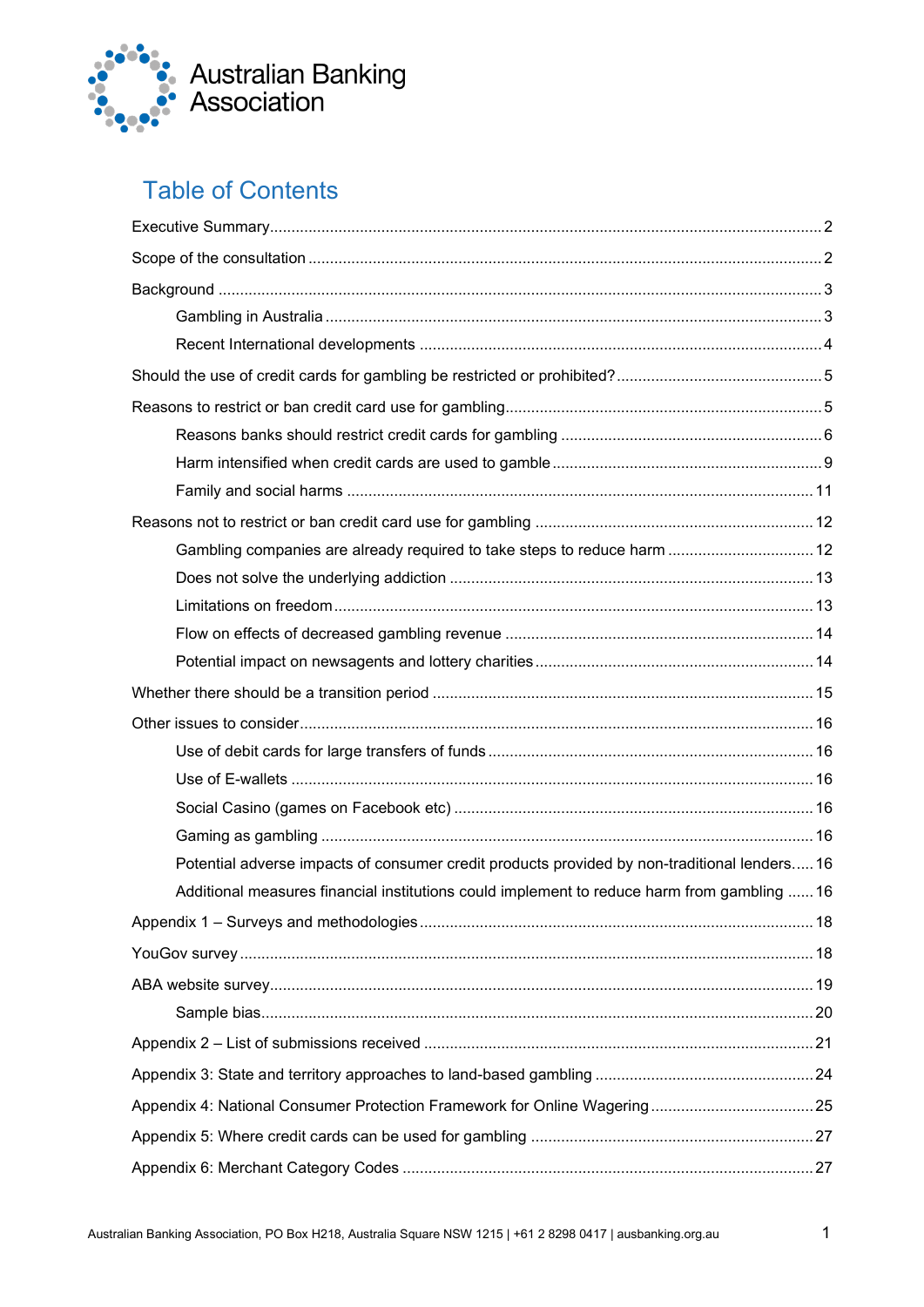

# Consultation Report - Use of credit cards for gambling transactions

# <span id="page-2-0"></span>Executive Summary

In late 2019 the Australian Banking Association (**ABA**) sought community views on the use of credit cards for gambling. The consultation used a range of methods to understand community and stakeholder views about financial institutions allowing their credit card products to be used for online gambling and the role of banks in mitigating gambling related harm. This report reflects the views of respondents to the consultation and does not reflect the views of the ABA.

Most respondents to the consultation (both in written submissions and in the short survey responses) thought the use of credit cards for online gambling should be prohibited. The associated risks were considered to significantly outweigh any potential benefits for customers, especially for vulnerable populations such as individuals experiencing gambling problems. Using a credit card for gambling can create a unique harm whereby significant debt can be accumulated quickly without any value being attached to it.

Several respondents argued they saw no justification for allowing the use of credit cards for online gambling when credit cards cannot be used for gambling in venues (casinos, pubs, clubs, or TAB outlets) in any jurisdiction in Australia. All online gambling companies accept payment by debit cards, meaning consumers can continue transacting online.

Respondents opposed to restrictions on using credit cards argued that the gambling industry is a legal and highly regulated industry, and that the industry has significant strategies in place to protect vulnerable customers. They also argued that restrictions on credit cards do not address the underlying issues that create problem gambling.

In the absence of a regulatory ban on the use of credit cards for gambling, a financial institution would need to introduce a block on payments to the merchant category code for gambling (MCC 7995 – betting, including lottery tickets, casino chips, off track betting, and wagers at racetracks).

Some respondents were concerned a potential block on payments to gambling companies might impact small businesses such as newsagents. The overwhelming majority of newsagents are classified using the newsagent merchant category code (MCC 5994) and would be unaffected by a ban on the gambling code, MCC 7995. A newsagent (or individual payment terminal) would only be impacted if they derived the majority of their income from lottery sales. Potentially, this would impact very few newsagents. If a bank were to consider implementing such a ban, the potential impact on these retailers, as well as the fundraising activities of some registered charities that sell lottery tickets would need further consideration.

The ABA will not be making recommendations or suggestions regarding the restriction or banning of credit cards for gambling. Under the *Competition and Consumer Act 2010*, businesses (and their industry association) are prohibited from reaching agreements or understandings about matters on which they compete, such as in relation to prices for products or services, the design features of those products and services, the ability to offer a product or service, or arrangements for certain customers or others (e.g., suppliers, distributors, intermediaries).

ABA members are asked to assess the consultation report and make their own decisions regarding any changes.

# <span id="page-2-1"></span>Scope of the consultation

The Australian banking industry is seeking to understand community standards and expectations around the use of credit cards for gambling. As part of this work the ABA Council agreed the ABA should conduct a public consultation with stakeholders and the community on the use of credit cards for gambling.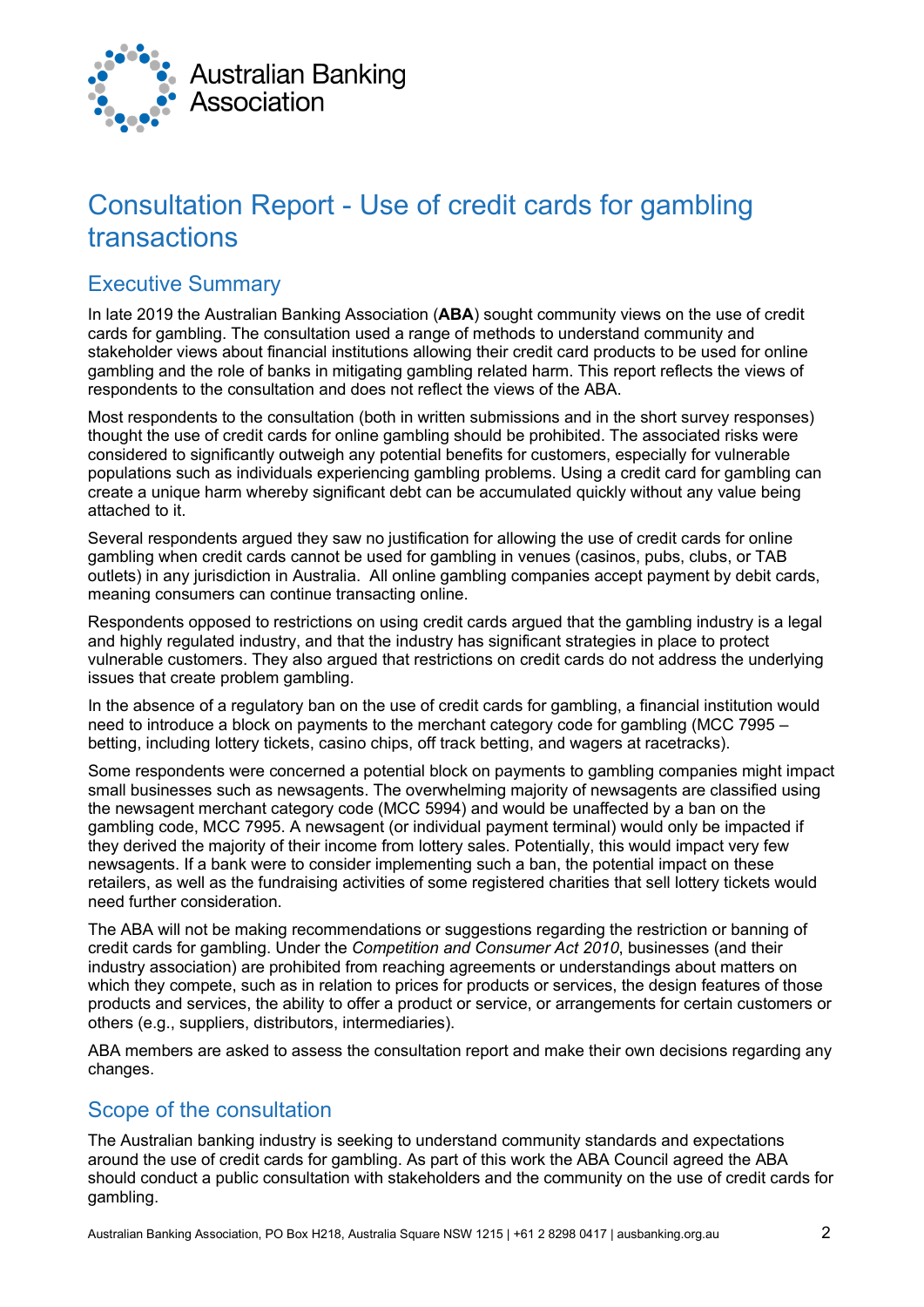

The consultation started on 5 December 2019 and closed on 5 March 2020. It was supported by a representative sample survey (**YouGov survey**) as well as a short-form survey placed on the ABA website consultation page (**Website survey**).[1](#page-3-2) The consultation posed the following questions:

- 1. What are the risks and concerns associated with gambling with credit cards?
- 2. Should the use of credit cards for gambling be restricted or prohibited?
- 3. If so, should the restriction or prohibition apply to all forms of gambling?
- 4. What are the potential consequences of prohibiting or restricting the use of credit cards for gambling?
- 5. Should there be a transition period if banks choose to implement changes relating to credit cards?

The ABA received 40 written submissions from consumer advocates, online wagering companies and the Responsible Wagering Australia (RWA); academics, government agencies, gambling counsellors and individuals[.2](#page-3-3) There were 813 responses to the short-form web survey.

This document brings together the responses from the consultation responses, the website survey and the YouGov survey to describe how Australians perceive gambling with credit cards.

## <span id="page-3-0"></span>**Background**

#### <span id="page-3-1"></span>Gambling in Australia

For many Australians, gambling is a form of entertainment and recreation. In the three months leading to December 2018 around half of all adult Australians gambled.<sup>[3](#page-3-4)</sup> Most of those who gamble do not experience harm. However, gambling can be a problem for some people, and there are many things that can exacerbate, or minimise this harm.

In the early 2000s Australian State Governments introduced bans on the use of credit cards for gambling and cash advances on credit cards in casinos, on racetracks and in gambling areas of licensed venues. At this time, online gambling was extremely limited in Australia (Appendix 3). Today, there are no restrictions on the use of credit cards for online gambling (which includes betting on apps and buying lottery tickets).

Using credit to gamble is further compounded by the changing way Australians place bets. In 2018, 34% of Australians who gambled used the internet to place a bet, up from 16% in 2012.[4](#page-3-5) While less than 20% of losses occur in the online environment (most losses occur at casinos and through gaming machines)<sup>[5](#page-3-6)</sup> there is a greater possibility for losses from gambling.

Online gambling creates an environment where people can gamble any time, in any place, and in a 'cashless' way, that can distance the person gambling from the money being spent and the losses incurred. For those who experience problem gambling, this can be a particularly dangerous set of circumstances. Australian research has found that: "use of Internet gambling is more common among highly involved gamblers, and for some Internet gamblers, this medium appears to significantly contribute to gambling problems."[6](#page-3-7)

There are currently financial institutions in Australia that do not permit gambling on credit cards. These include Macquarie Bank, Citibank, Suncorp, Bank of Queensland, Virgin Money, American Express and Latitude Financial. American financial institutions do not allow gambling on credit cards and this policy extends to their Australian based businesses. Citibank provide white label credit cards for Suncorp, Bank of Queensland, and Virgin Money and therefore gambling is not permitted on these credit cards.

<sup>&</sup>lt;sup>1</sup> A full description of the methodologies of both surveys is provided in appendix 1.

<span id="page-3-3"></span><span id="page-3-2"></span><sup>&</sup>lt;sup>2</sup> A full list of the individuals and organisations that made submissions can be found in Appendix 2.

<span id="page-3-4"></span><sup>3</sup> Roy Morgan Research (2019) Fewer Australians Gambling, Finding No. 7941, [http://www.roymorgan.com/findings/7941-gambling-participators-](http://www.roymorgan.com/findings/7941-gambling-participators-201904120606)[201904120606](http://www.roymorgan.com/findings/7941-gambling-participators-201904120606)

<span id="page-3-6"></span><span id="page-3-5"></span><sup>5</sup> Queensland Government Statistician's Office (2018) Australian Gambling Statistics, 35th Edition, 2017-18 <http://www.qgso.qld.gov.au/products/reports/aus-gambling-stats/>

<span id="page-3-7"></span> $^6$  Gainsbury, S. M. (2015) Online Gambling Addiction: The relationship between internet gambling and disordered gambling, Current Addiction Reports, Vol. 2:2, pp: 185-193<https://www.ncbi.nlm.nih.gov/pmc/articles/PMC4610999/>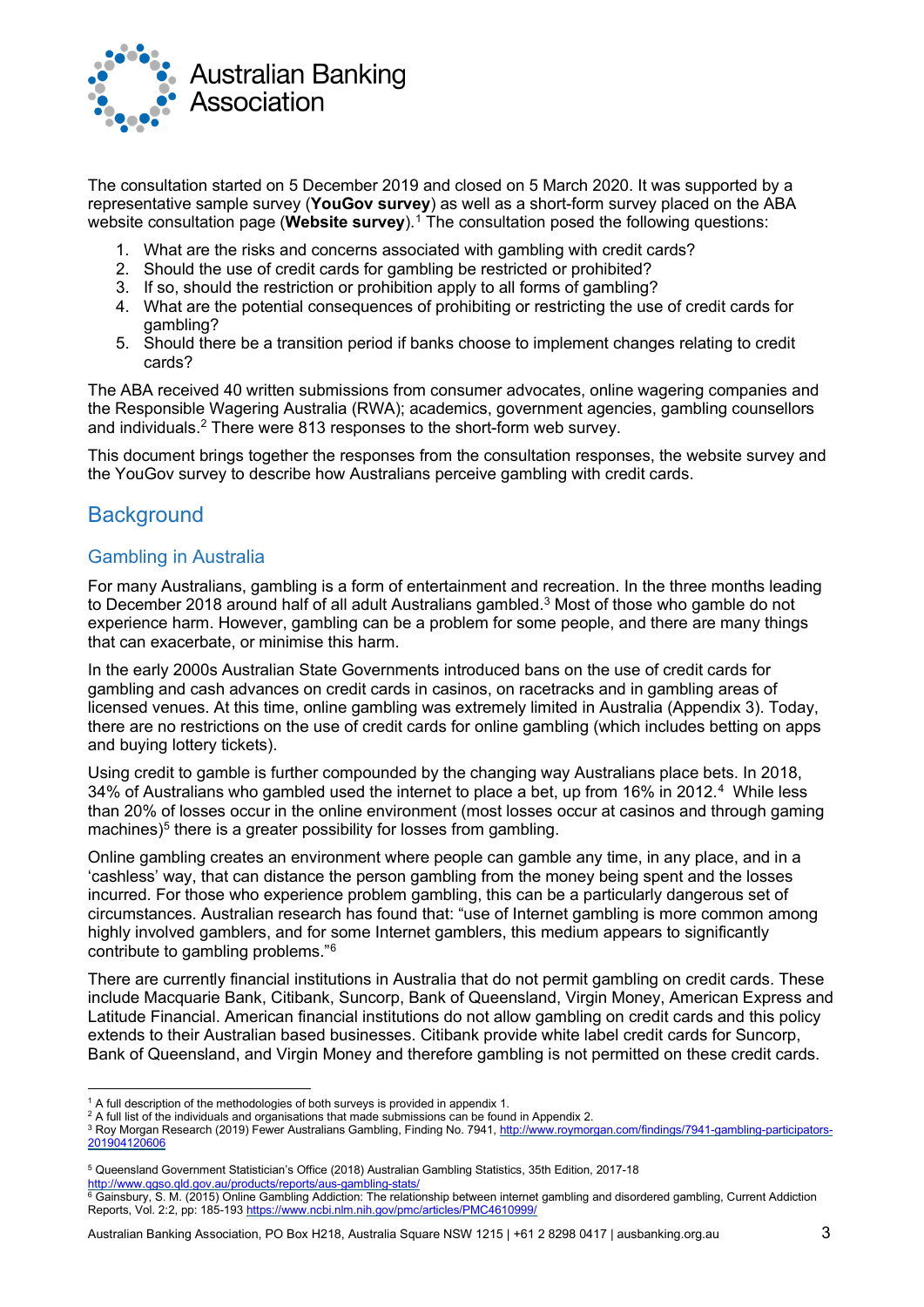

#### <span id="page-4-0"></span>Recent International developments

In January 2020, the UK Gambling Commission introduced a ban on credit cards as a payment method for gambling products, effective from 14 April 2020.<sup>[7](#page-4-1)</sup> This ban applies to all forms of Internet gambling and to land-based betting. Responsibility lies with the gambling operators to stop customers gambling with a credit card. In addition, licenced gambling operators are prohibited from accepting payments made by credit card via a money service business, such as by using e-wallets (e.g., PayPal). Lottery products sold in retail outlets are excluded from the reforms due to lotteries' low-risk profile and the unrealistic burden implementing this would place on small businesses, by restricting one product, lottery tickets, while permitting credit cards to be used for all other products offered.

It should be noted, the UK Gambling Commission has banned gambling companies from accepting payments from credit cards. The ban is a condition of a gambling company's licence. This type of ban in Australia would require regulatory intervention by Government/s.

This paper considers Australian financial institutions blocking credit cards from being used for payments to the gambling merchant category codes (MCC 7995 - Betting, including lottery tickets, casino chips, off track betting, and wagers at racetracks).

<span id="page-4-1"></span><sup>7</sup> UK Gambling Commission [https://www.gamblingcommission.gov.uk/news-action-and-statistics/News/gambling-on-credit-cards-to-be-banned](https://www.gamblingcommission.gov.uk/news-action-and-statistics/News/gambling-on-credit-cards-to-be-banned-from-april-2020)from-april-202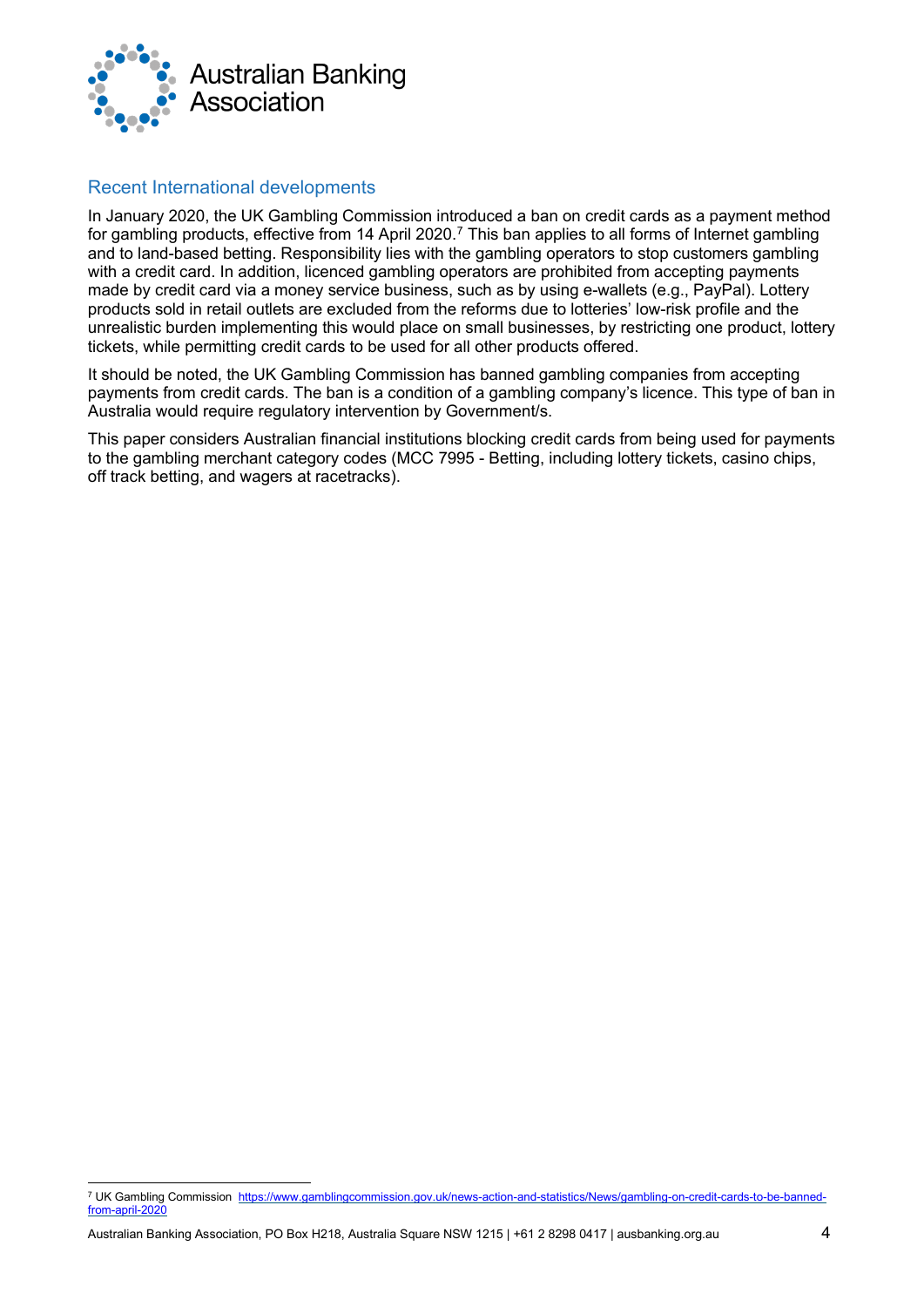

# <span id="page-5-0"></span>Should the use of credit cards for gambling be restricted or prohibited?

The best way to assess the extent to which Australians agree, or disagree that credit cards should be allowed for gambling is by asking a random sample of Australians. This ensures that the data is representative of the Australian community at large. The ABA commissioned an independent research agency, YouGov, to conduct this exercise in November 2019.

According to the YouGov survey, 81% of Australians thought gambling on credit cards should be restricted or banned. This figure varied between 75% and 83% depending on whether, or how often, a person said they gambled, figure 1. $^8$  $^8$  Despite this variation, the proportion of Australians who support restricting or banning credit cards for gambling remains high, even among regular gamblers.

Just over half (54%) of Australians agree that the use of credit cards to place bets or gamble should be banned. This view was stronger among people who stated they have never gambled (61%) and those who reported gambling no more than few times a year (53%) than people who gamble more regularly (41%).

Only a small portion (7%) of Australians stated there should be no restrictions on gambling with a credit card. This is substantially higher among regular gamblers (14%).



**Figure 1: What is close to your own view about the use of credit cards to place bets or gamble, 2019, %**

Source: YouGov survey for ABA, 2019; Base: All respondents

Of the written submissions, 30 were supportive of prohibiting the use of credit cards for gambling; seven were opposed to a ban; and three raised concerns specific to the impact of a potential ban on the sale of lottery tickets at newsagents and charity lotteries. One submission that supported a ban, advocated for Government legislation to prohibit the use of credit cards, rather than banks or financial institutions.

# <span id="page-5-1"></span>Reasons to restrict or ban credit card use for gambling

The majority of submissions, and the ABA website survey responses supported a restriction or ban on the use of credits cards for gambling. This view was held by many, including those representing

<span id="page-5-2"></span><sup>8</sup> People who reported never gambling account for 34% of Australians aged 18 and over; Occasional gamblers are defined as those who reported gambling once a year or less, or a few times a year and account for 46% of Australians aged 18 and over. Regular gamblers are defined as those who report gambling a few times a month or more and constitute 19% of Australians aged 18 and over. More detail can be found in Attachment 1.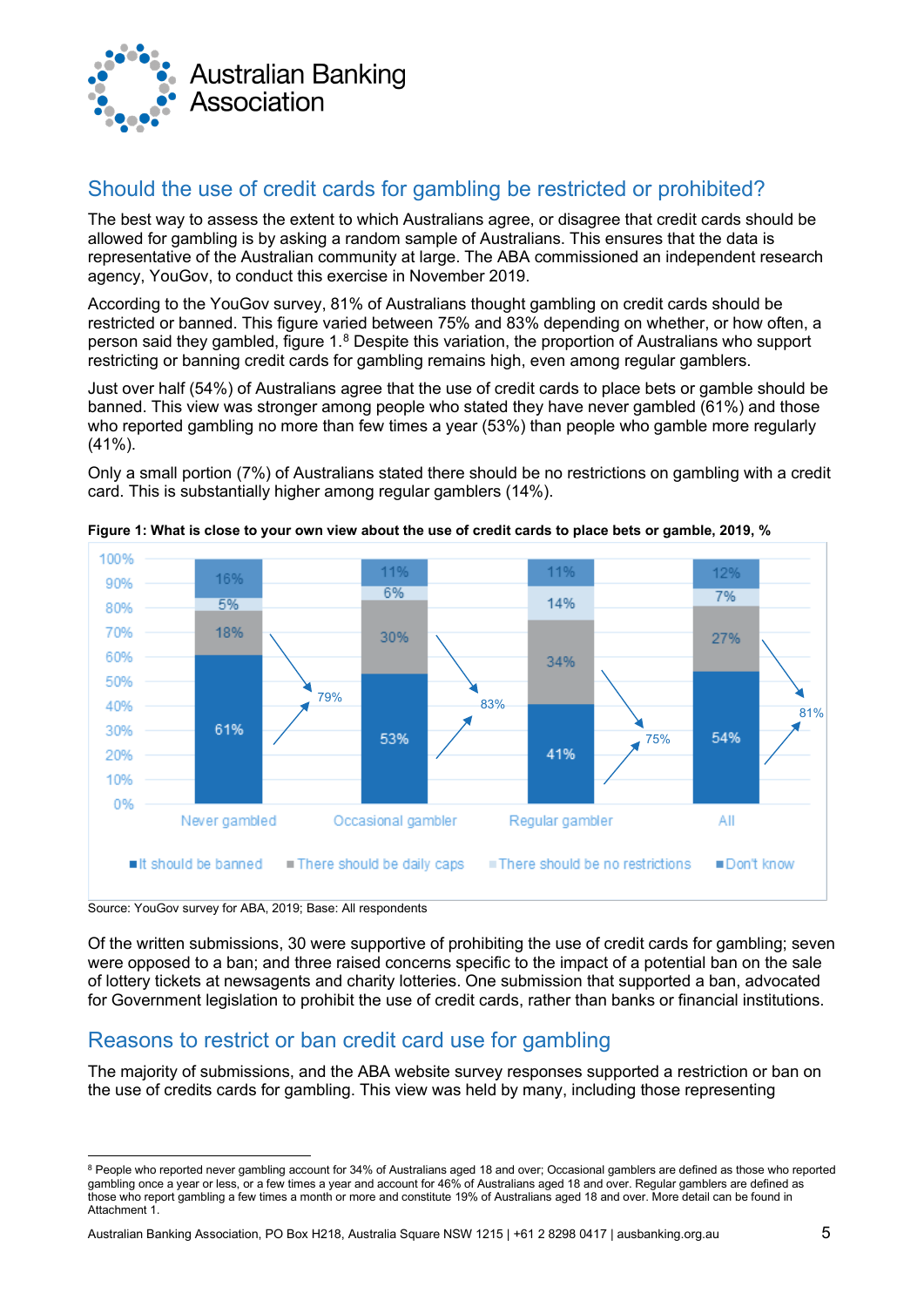

consumers, people and their families who had experienced problem gambling, academics, and government agencies.

Submissions detailed a range of benefits to banning, or restricting credit cards as a means of paying for gambling:

- reducing the number of problem gamblers and / or their families incurring high levels of debt that they cannot repay
- introducing friction and forcing a delay in gambling activity by removing immediate access to borrowed funds
- introducing consistent regulation of all form of gambling
- reducing additional fees incurred through gambling with a credit card (i.e. cash advance fee), and
- limiting the ability for problem gamblers to 'chase' their losses.

There was a view that given there are multiple alternative payment options available that minimise the risks associated with gambling on credit cards (such as scheme debit cards), banning credit cards (for gambling) would not impinge on the rights of the general population.

This section first describes the reasons as given in submissions, in support of restricting credit cards for gambling, including why these respondents believe credit cards are not an appropriate financial instrument to access money for gambling. This is followed by a lengthy description of the harm that these respondents believe can be caused when credit cards are used by problem gamblers.

#### <span id="page-6-0"></span>Reasons banks should restrict credit cards for gambling

#### **Community expectations that banks should act to minimise potential financial harm**

A survey by Bank Australia in May 2017[9](#page-6-1) found that many Australians expect banks to bear some responsibility to minimise the use of credit cards for online gambling. The survey found that 76% of the respondents to this survey thought banks have a responsibility to prevent consumers getting into financial stress from using credit cards for gambling. When asked whether they would support a ban or block for gambling payments using credit cards, 85% were in favour.

In the submissions, some consumer advocacy organisations argued that there is a community expectation that banks and other financial institutions will protect their customers from financial harm. The joint submission from consumer advocacy organisations highlighted that Chapter 14 of the *ABA Banking Code of Practice[10](#page-6-2)* requires banks to take extra care with customers who may be vulnerable.

"People who are affected by gambling, including those with gambling addictions, who are on the pathway to developing an addiction, or in recovery for gambling addiction fit this category and can be highly vulnerable." (Consumer Advocates)

In its submission, the Alliance for Gambling Reform argued that the use of credit cards for gambling purposes is out of step with community standards:

"Credit restrictions were placed on wagering firms and pay-day lenders in 2017, however Australian banks remain an outlier in this regard. Given the known harm linked to gambling with credit, and the relatively minor inconvenience to customers not experiencing harm, it is difficult to not view this practice as irresponsible on the part of banks. If someone can't use their credit card on a poker machine, surely they shouldn't be able to for online gambling either." (Alliance for Gambling Reform)

The view that banks have a responsibility to their customers was also expressed in comments in response to the website survey. One person described the provision of a credit card for gambling as 'irresponsible lending' arguing that a personal loan would not be granted for the purposes of gambling.

<span id="page-6-2"></span><sup>10</sup> Banking Code of Practice 2020<https://www.ausbanking.org.au/wp-content/uploads/2020/03/2020-Code-A4-Booklet-Interactive.pdf>

<span id="page-6-1"></span><sup>9</sup> <https://www.bankaust.com.au/about-us/news/corporate/credit-cards-and-online-gambling--your-say/>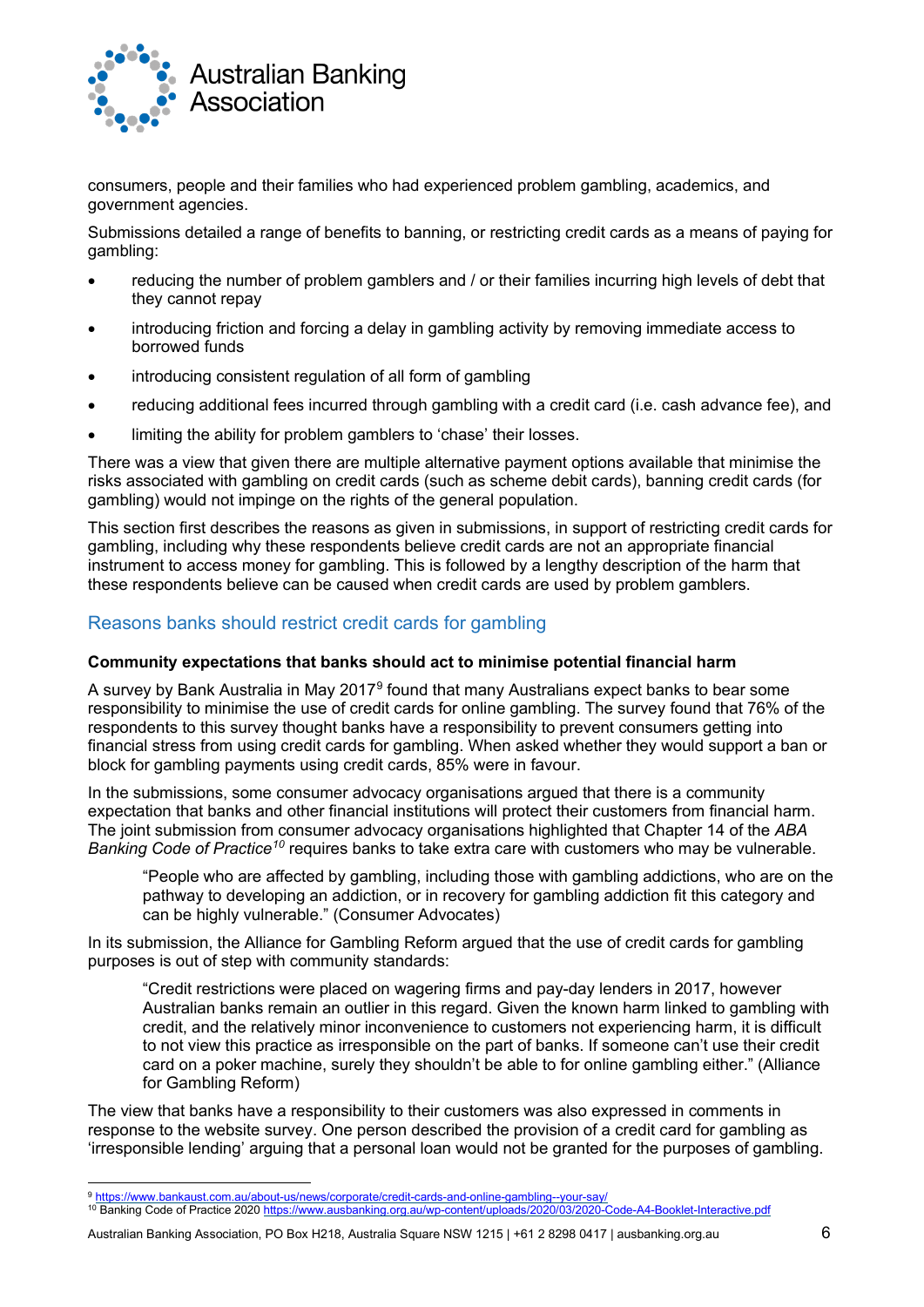

Other respondents raised the corporate social responsibility obligations on banks, and suggested shareholders could act, if banks did not implement their own changes.

"No bank would lend a punter standing in the queue at the bookmakers - but with credit cards, that is what happens." (ABA web survey)

Submissions from consumer groups argued that gambling should not be a permitted purpose when providing a credit card. The joint submission from consumer advocacy groups argued:

"A prohibition would mean that the banks have clearly stated that gambling on credit is not a permitted purpose. This is consistent with responsible lending and sound risk management practices". (Consumer Advocates)

Some submissions referenced the 2018 ASIC inquiry into credit card lending in Australia, *Report 580 Credit card lending in Australia[11](#page-7-0)*. ASIC "...identified instances where consumers had cards that did not suit their behaviours, particularly high-interest rate cards where interest was charged. There were also consumers who repeatedly exceeded their credit limit. This suggests that some consumers struggle to choose appropriate cards". In the report, ASIC sets out its expectation that credit providers take proactive steps to look for and address, problematic credit card debt and proactively identify products that do not suit consumer's needs. One submission argued that addressing the harm associated with gambling transactions on credit cards would also help prevent problematic credit card debt.

#### **The need for consistent regulation**

A strong view expressed in several submissions was that prohibiting the use of credit cards for all forms of gambling would address the gap in Australia's policy settings in relation to online gambling.

"While use of credit cards in venues is not a legal option in many cases, people can use credit cards to make deposits into online betting accounts. In 2017, the Commonwealth Government introduced legislation to prevent corporate bookmakers from providing advances to people to gamble. A ban on the use of credit cards to gamble would provide a substantial and beneficial protection lacking since the rise of online betting" (Victorian Responsible Gambling Foundation).

This view, of there being a responsibility to not allow gambling on credit cards, was not restricted to credit cards offered by banks. Some submissions argued for law reform to ensure a ban applied to all credit card providers. The Australian Finance Industry Association (AFIA) suggested that the Federal and State governments should consider appropriate action to ban the use of credit cards for transferring funds to online gambling accounts through the *National Consumer Protection Framework for Online Wagering*. This change would restrict the use of credit cards for all gambling, gaming, and wagering services in Australia.

Numerous submissions cited the recent UK policy change, banning the use of credit cards as a payment method for gambling products as a model to be considered.

#### **Vulnerable groups are more likely to suffer harm when using credit cards for gambling**

A theme repeatedly raised in submissions as well as in the website survey was that harm associated with credit card use can be disproportionately borne by more vulnerable populations. Vulnerability was variously described in submissions as a reference to people experiencing gambling problems, people with mental health and / or substance abuse issues, as well as people who are financially vulnerable.

In its submission, the University of Sydney's Gambling Treatment and Research Clinic defined a vulnerable person as any individual with a gambling problem:

"The associated risks [of allowing credit cards for gambling] appear to significantly outweigh any potential benefits for consumers, especially for vulnerable populations such as individuals experiencing gambling problems." (Gambling Treatment and Research Clinic)

<span id="page-7-0"></span><sup>11</sup> <https://asic.gov.au/regulatory-resources/find-a-document/reports/rep-580-credit-card-lending-in-australia/>

Australian Banking Association, PO Box H218, Australia Square NSW 1215 | +61 2 8298 0417 | ausbanking.org.au 7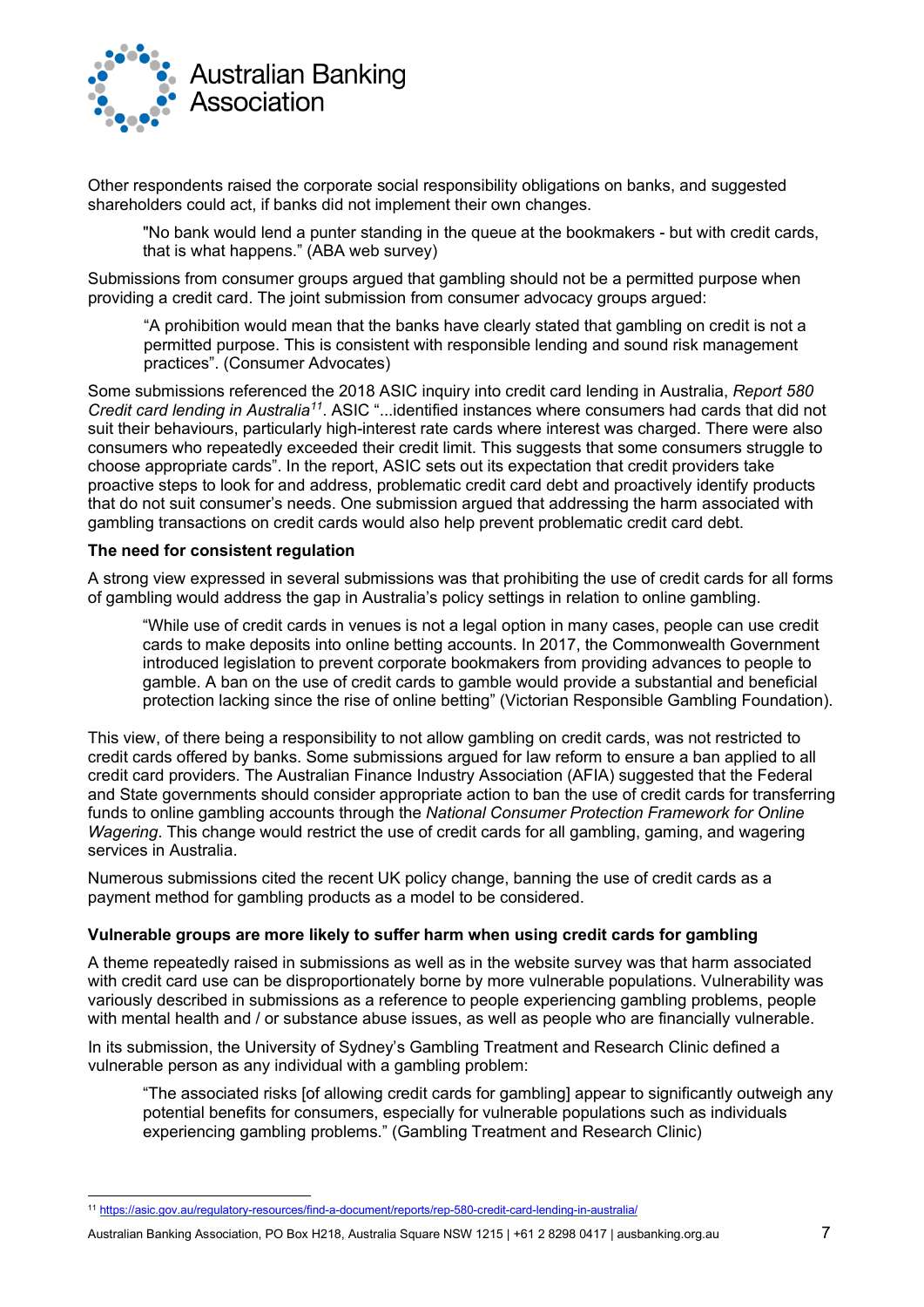

The Alliance for Gambling and Wyndham City Council both cited local and international research showing credit cards are disproportionately used by people experiencing extreme gambling harm. The citations included a 2010 Australian Productivity Commission report into gambling which reported multiple studies found those experiencing high levels of gambling harm were more than four times as likely to use credit cards to obtain cash advances for gambling than people considered to be low-risk gamblers. [12](#page-8-0)

Other studies cited by the Alliance for Gambling and Australian Gambling Research Centre, included UK research that found 38% of "problem" gamblers, and 30% of moderate risk gamblers had used a credit card for gambling, compared to just 8% of non-problem gamblers. [13](#page-8-1)

A further study of UK citizens affected by gambling-related harm, found 49% reported using credit cards to fund their gambling; 40% went overdrawn and 27% had taken out payday loans. Most pertinently, 76% of surveyed gamblers had built up debt because of their gambling, and 44% of others affected had built up debt themselves, clearly indicating this harm extends to families and communities.<sup>[14](#page-8-2)</sup>

Mental health and substance abuse issues were also raised in several of the submissions.

"Psychosocial stressors for many people with mental ill-health who are also facing issues such as poverty, include struggles to find sufficient funds to pay bills, and vulnerability to financial manipulation in the community. They are at greater risk of being enticed by easy access to gaming and gambling machines. Impulsive behaviour can be a result of desperation and easy access to credit cards contributes to gambling related risks<sup>15</sup>" (Lived Experience Australia)

Concerns about people with mental health and substance abuse issues being more at risk of problem gambling, and consequently, more at risk of using credit cards to gamble was expressed by several respondents in the website survey.

"As a clinical psychologist I'm very concerned about people who gamble and have a gambling disorder which is often comorbid with another mental disorder e.g. depression, schizophrenia, substance use disorder etc which impairs their judgement." (ABA web survey)

#### **Fees and interest payable on credit card debt**

Credit cards come with a higher cost than other forms of credit and are therefore a more expensive source of debt. When used for gambling, these cards attract high cash advance fees further exacerbating harm. This concern was raised in several submissions from researchers, consumer advocates and gambling support agencies.

"Given gambling products are treated as cash advance transactions, consumers incur high interest rates and additional fees, and do not benefit from interest-free periods usually available for purchases made using credit card products." (Gambling Treatment and Research Clinic)

<span id="page-8-0"></span><sup>12</sup> Productivity Commission, 2010, *Gambling*, *Vol. 2,* Productivity Commission Inquiry Report, No. 50, 26 February 2010.

<span id="page-8-1"></span><sup>13</sup> UK Gambling Commission, 2019. Consultation on gambling with credit cards. https://consult.gamblingcommission.gov.uk/author/consultationon-gambling-with-credit-cards/supporting\_documents

<span id="page-8-2"></span><sup>14</sup> Nash, E., MacAndrews, N., & Edwards, S., 2018. Out of luck: An exploration of the causes and impacts of problem gambling. London: Citizens Advice. https://www.citizensadvice.org.uk/Global/CitizensAdvice/Consumer%20publications/Out%20of%20Luck.pdf

<span id="page-8-3"></span><sup>15</sup> Gambling and debt: the hidden impacts on family and work life, Downs C & Woolrych, R Community, Work & Family, 13:3, 311-328, DOI 10.1080/13668803.2010.488096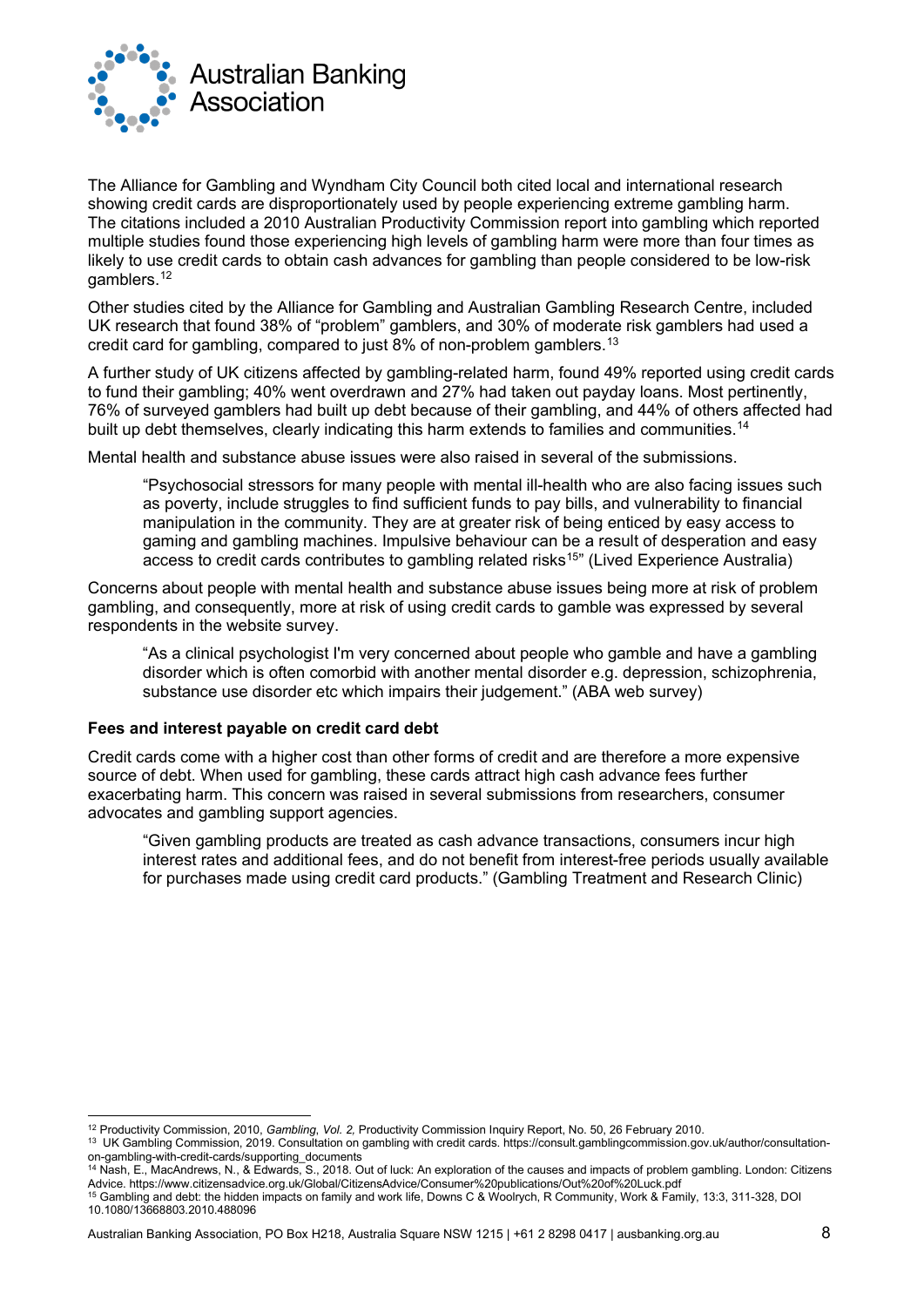

#### <span id="page-9-0"></span>Harm intensified when credit cards are used to gamble

#### **Use of credit cards by people in financially vulnerable situations**

An argument put forward in written submissions and by some who responded to the website survey, was that accessing money through credit cards to gamble, may be a problem disproportionately experienced by financially vulnerable people. This is a broad group which can include younger people and lower socio-economic groups.

"Poor people are the people who need credit to gamble. Not high rollers who can get facilities by other means. Look at the distribution of gaming as between the poor and the rich suburbs." (ABA web survey)

"…Gambling through credit cards will cause [harm to] families, particularly young families who are already in the lower socioeconomic-economic bracket in Melbourne's north and west regions." (ABA web survey)

According to the NSW Gambling Survey 2019 cited by Responsible Gambling Fund, NSW Office of Responsible Gambling, 1.3% of gamblers reported increased credit card debt as a harmful consequence of their gambling, with problem gamblers more likely to report experiencing this type of harm in comparison to non-problem and low-risk gamblers (Browne, et al., 2019).

Care Inc, noted that most of their work is with low to moderate income earners who are experiencing a range of financial hardships, including clients who gamble regularly:

"For this client group it is not uncommon that they use credit cards for gambling activity. In our experience, clients who use credit cards for gambling activity tend to accumulate larger amounts of debt within shorter periods of time. Credit cards attract relatively high interest rates which can lead to a rapid debt spiral. Clients who gamble with credit cards are also prone to having multiple credit cards, compounding their risk of increased debt problems and gambling related harms." (Care Inc.)

The risk of credit cards for people with gambling addictions was raised by several consumer advocacy and gambling support groups.

"…people with gambling addictions … actively seek credit from wherever they can get it …. Credit card debt is more expensive than many other types of debt, adding to the harm people experience when gambling has already caused harm in their lives." (Consumer Advocates)

"…the use of credit cards can exacerbate the likelihood of acute financial harm to high risk gamblers…. Credit cards, which use borrowed money, in contrast to debit cards or online wagering accounts with pre-existing funds, can facilitate gambling with money that participants do not have."…this 'lack of friction' (or lack of delay) with credit cards, along with the widespread 24-hour access to online gambling, can increase the risk of overspending and promote impulsive gambling behaviours." (Australian Gambling Research Centre)

"…by removing credit cards from this environment of constant incentives to bet will make a positive contribution to reducing gambling harm and the risk of gambling harm. By removing the ability to bet future funds, a brake will be applied to the speed and even extent of uncontrolled gambling." (Victorian Gambling Foundation)

The YouGov survey allows us to identify which age groups are more likely to use credit cards to gamble. We found that it is the younger age groups who were more likely to state they sometimes, or usually, use a credit card to place bets or gamble, with substantially fewer people in older age groups doing so, see Table 1.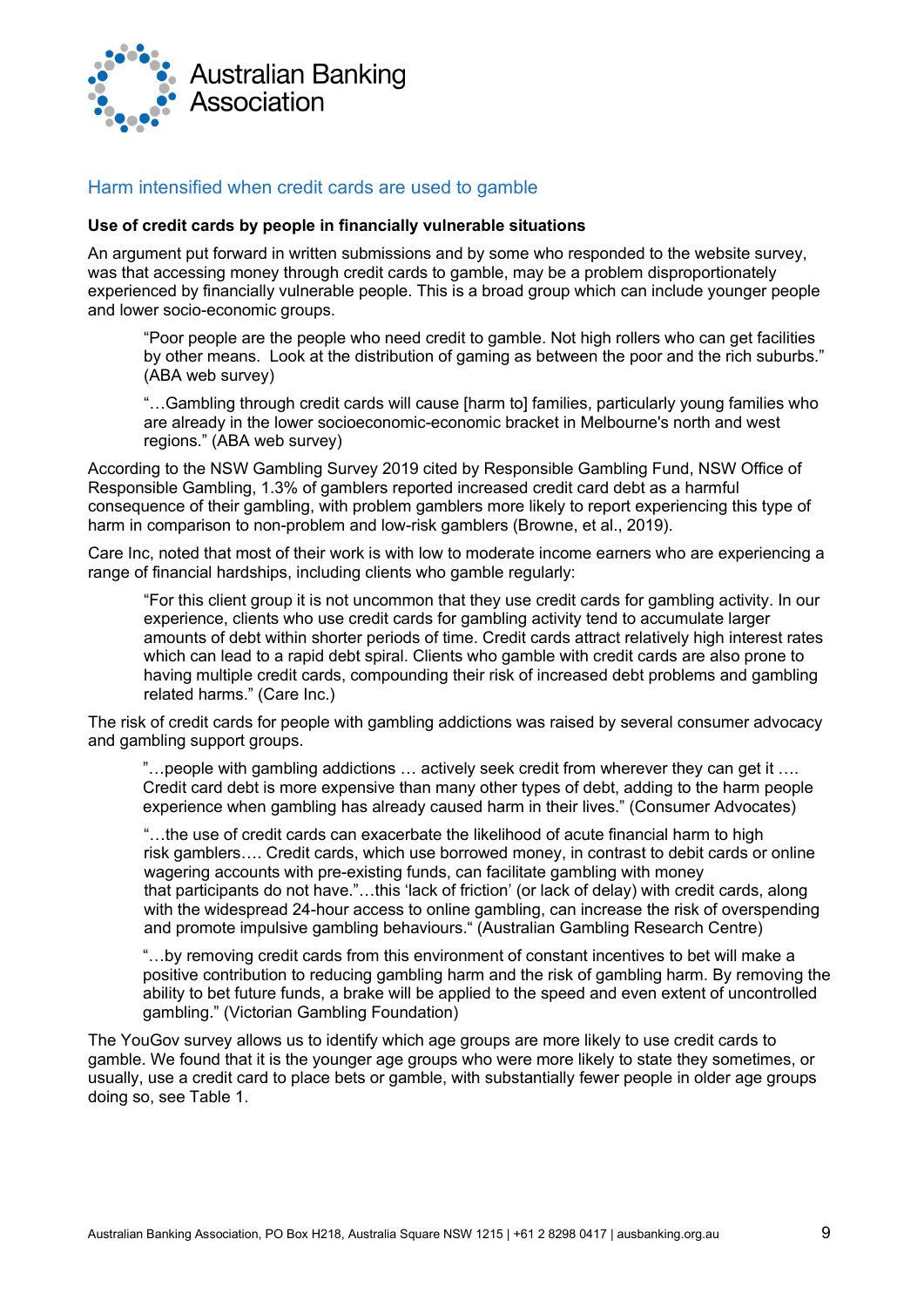

|                    | <b>Never</b> | <b>Sometimes</b> | <b>Usually</b> |
|--------------------|--------------|------------------|----------------|
| 18-29              | 62           | 28               | 10             |
| 30-39              | 73           | 22               | 5              |
| 40-49              | 85           | 10               | 5              |
| 50-59              | 88           | 12               | 0              |
| 60-69              | 92           | 5                | 3              |
| $70+$              | 95           | 3                | 2              |
| <b>Grand Total</b> | 82%          | 14%              | 4%             |

#### **Table 1: How often, if ever, do you use a credit card to place bets or gamble? 2019, %**

Source: ABA commissioned survey; Base: Gamblers

#### **The consequences of increased debt**

In their submissions, consumer groups and gambling reform groups, raised the inherent risks associated with gambling with credit cards, including losing all your assets and then quickly accumulating large sums of unsecured debt.

"The risks with credit card gambling are that it facilitates people losing money they do not have. People can lose everything they own to the online gambling businesses and then go further into debt through credit card gambling." (Uniting Church).

The joint consumer submission from consumer organisations submitted that credit card debt can take a long time to repay and is costly:

"Minimum monthly payments on credit cards can mean that a debt can be very costly and take many years to repay. A debt-fuelled gambling binge therefore can result in years of financial detriment. For example, spending \$10,000 in a night of gambling could take 43 years and 11 months to repay and cost \$36,3324 if only making the minimum monthly repayments." (Consumer Advocates)

Consumer groups, academic submissions and ABA web survey responses repeatedly raised the issue that financial harm of losses from gambling is far greater when money in borrowed.

"The money must be repaid with interest and fees. For credit cards, the debt may take decades to repay. This can cause long-term detriment for both the person and their family. This debt stress can impact a person's life in many areas, such as physical and emotional health, not just financially." (Consumer Advocates)

Non-financial consequences of debt raised in the ABA website survey included mental health issues such as depression, anxiety and even suicide.

"My concern is that debt is incurred that cannot be paid off without (e)ffecting the day to day life of the person and/or family. The guilt on the gambling addict is huge and may then lead to depression and other mental health issues." (ABA web survey)

"Uncontrollable debt, desperation, violence, hardship, family and friend impact, impact on community, suicide." (ABA web survey)

A common perspective seen in the website survey responses was that, removing the option to gamble with credit cards, would mean less money available for problem gamblers to lose.

"People won't lose as much money, which invariably they can't afford to lose!" (ABA web survey)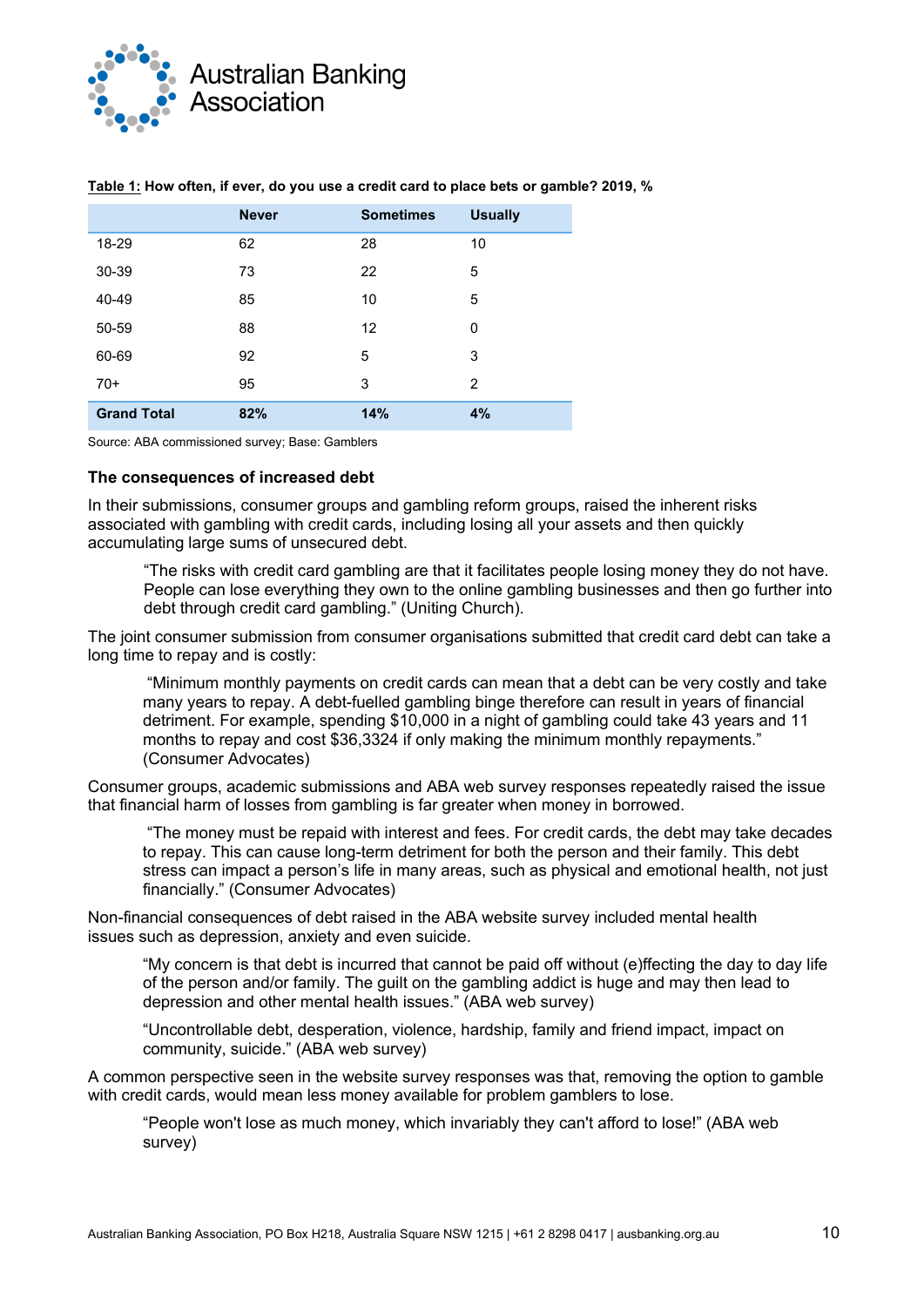

#### <span id="page-11-0"></span>Family and social harms

A recurring theme was that problems were not confined to the problem gamblers themselves, but the flow on effect to family and friends. For problem gamblers with families, there were links to child neglect, domestic violence, loss of family home as well as relationship and family breakdowns. Immediate family members could find themselves responsible for repaying a problem gambler's debts.

"Family members often experience adverse effects as a result of gambling-related debt. Their long-term financial wellbeing and standard of living may be reduced as a result of having to financially and emotionally support a gambler with debt." (Responsible Gambling Fund)

"...clients who are partners/family members of someone who gambles we have observed several financial and other impacts including relationship breakdowns with an increase of domestic violence, elder abuse and financial abuse." (Care Inc.)

A number of respondents, including the Salvation Army acknowledged many banks had measures in place to allow a person to voluntarily apply a block or limit on gambling transactions. Although a step in the right direction, these measures are not enough to address harm.

"Voluntary restrictions also do not take into account family dynamics, nor patterns of family violence and abuse… a person can accumulate a substantial debt in someone else's name." (Salvation Army)

Many web survey respondents suggested removing the option to gamble with credit cards would leave a problem gamblers' family in a better position as family members would not be taking on additional debt.

"Families have food on the table and bills paid." (ABA web survey)

"The person won't be able to put their family into debt." (ABA web survey)

"People share credit accounts with addicted gamblers will be able to sleep better at night knowing their credit is protected" (ABA web survey)

For some, the benefits of removing credit cards for gambling were not limited to only the individual and their family, but to society in general.

"Prohibit credit card use for gambling is good for society!!!" (ABA web survey)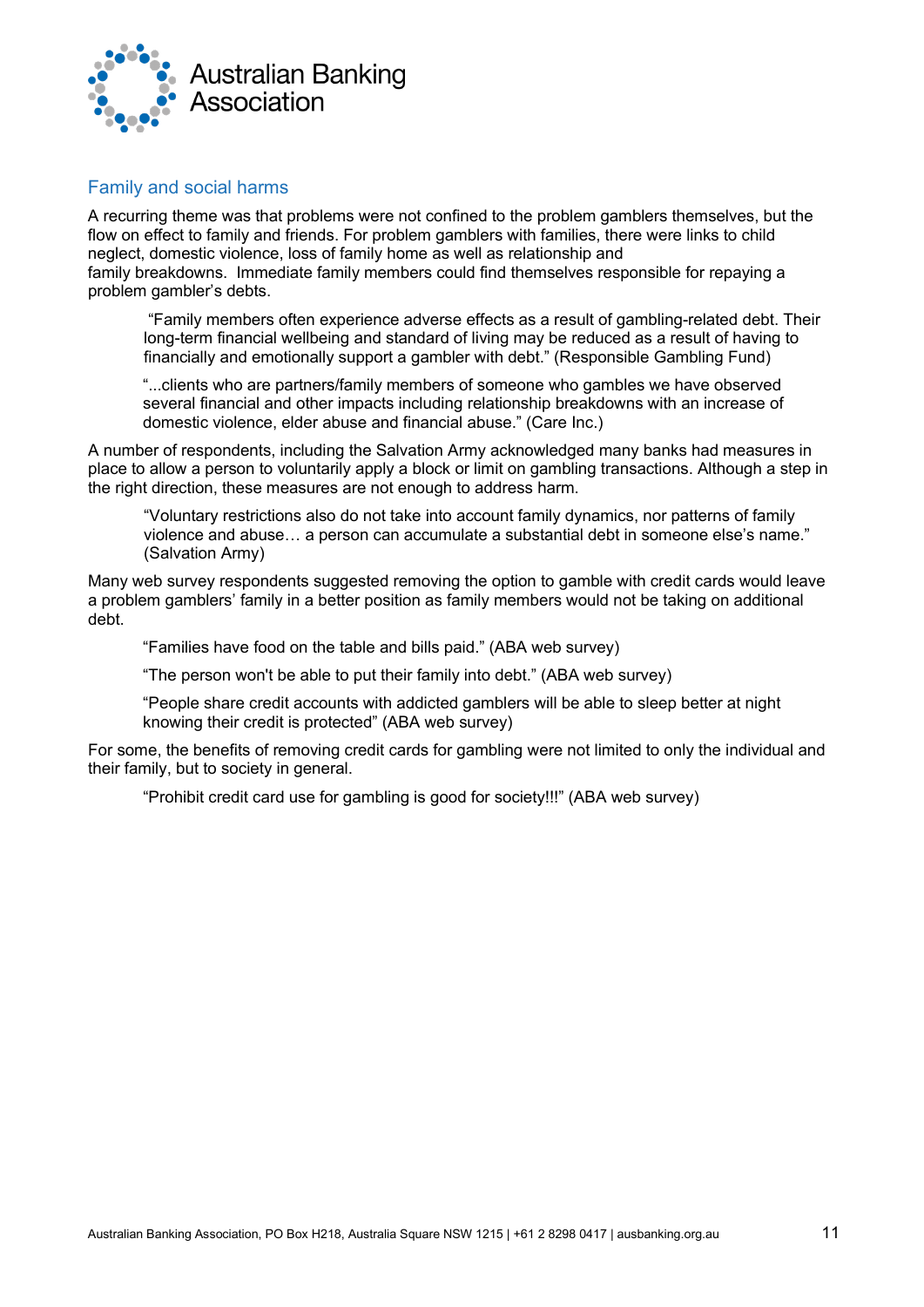

# <span id="page-12-0"></span>Reasons not to restrict or ban credit card use for gambling

There were seven submissions which argued for not having any restriction on credit cards. These were predominantly received from organisations closely involved with gambling, including online wagering companies, licensed clubs and their representative organisations. According to the YouGov survey, 7% of the Australian population hold the view that credit cards should be neither restricted nor banned for gambling.

Disadvantages of banning or restricting credit cards as a gambling payment method included:

- impinging on personal freedom
- punishing people who are not problem gamblers, but use credit cards to deposit funds in their wagering accounts for convenience
- encouraging people to use non-bank lenders or illegal offshore wagering companies, and
- not addressing the underlying issue of problem gambling.

#### <span id="page-12-1"></span>Gambling companies are already required to take steps to reduce harm

Submissions from gambling companies and their representative organisations, bookmakers and registered cubs outlined the reforms already put in place to protect vulnerable customers under the *National Consumer Protection Framework for Online Wagering 2018*) (Appendix 4 includes a summary of the framework) and arrangements to comply with the *Code of Practice for Responsible Service of Online Gambling 2019*.

Industry submissions argued that as part of their legal obligations to promote responsible gambling, they have improved training for staff to identify and support 'at risk' clients and introduced a range of sophisticated tools to help customers control their own gambling behaviour.

For example, gambling operators such as Tabcorp have developed customer care technologies and tools to gain a better understanding of gambling behaviour and to empower customer choice. Tabcorp argued it constantly updates its training, systems and processes to minimise harm from gambling. This necessarily includes gambling with credit cards (credit card 'bounces', for example are one of the data points already used for assessing cases).

GVC Australia, the company that owns Ladbrokes, Neds, Betstar and Bookmaker.com, said it implements a customer-orientated approach to recognise and assist problem gamblers, including specially trained staff being available seven days per week, algorithms to identify problem gamblers, online tools for customers and a range of harm-reduction strategies such as the ability to set a deposit limit, or 'take a break' options.

The Responsible Wagering Australia (RWA) submission stated their members are "unaware of any evidence which establishes a link between 'at risk' customers and the use of credit cards," and that customers who use credit cards tend to be middle-aged or older, with more established gambling behaviours, and do so for simple convenience.

"[These customers] are also more likely to proactively engage with tools to assist them to remain in control of their own gambling behaviour, for example by setting a deposit limit, and are less likely to need to be excluded from wagering services (either through self-exclusion or exclusion by an operator)". (Responsible Wagering Australia)

In its submission, Betfair describes how, as a betting exchange, its business model is different to other gambling companies. Their revenue derives from commission charged on a customer's net winnings (not losses), so they are incentivised to maximise the win rate of its customers. Betfair argued its most successful customers often use credit cards to transfer money and that customers are blocked from using credit cards on illegal offshore wagering operators.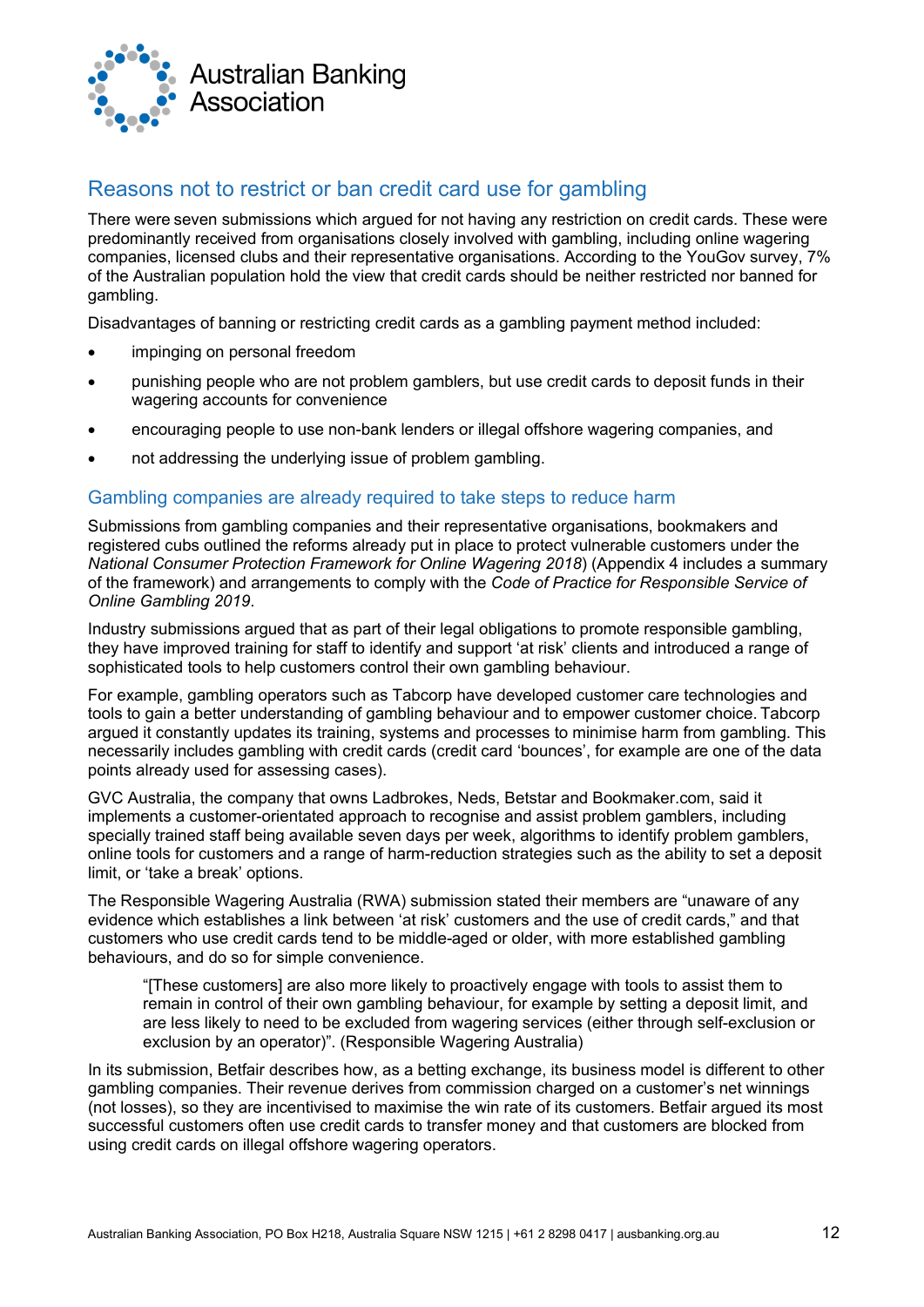

#### <span id="page-13-0"></span>Does not solve the underlying addiction

While restricting or banning the use of credit cards for gambling is expected to reduce consumer harm, some submissions and feedback from the website survey, argued that banning the use of credit cards does not address the underlying gambling addiction, will not reduce the risk of problem gambling, and in some circumstances may cause more harm as gamblers move to illegal offshore gambling websites.

Gambling industry submissions also raised the issue of reduced consumer protection as consumers could use alternative and unregulated providers of credit. Their view was, that some clients could be more at risk, as restricting or banning credit cards would encourage them to use non-bank lenders, illegal lenders, or illegal offshore wagering companies. As well as these concerns, responses from the website survey also raised the possibility of problem gamblers acquiring money through crime or from other potentially harmful activities.

Some consumer groups and website survey respondents acknowledged that people who wanted to gamble could still "spend money they don't have" by acquiring loans and, that some forms of credit may be acquired illegally or through unregulated sources of credit. Some of these responses advocated restricting, rather than banning, credit cards for gambling. Often these responses came from people who answered that gambling with credit cards should be restricted, rather than prohibited.

"People may use illegitimate or illegal means to access credit to then gamble." (ABA web survey)

"Customers turn to loan sharks with easy cash access and higher interest rate, we could create more demand for illegal lending" (ABA web survey)

These concerns may be warranted, the Gambling Treatment & Research Centre noted a 2011 study finding that 15% of participants accessed small amount credit contracts (SACCs) for gambling. "Some non-bank lenders, such as payday lenders and pawnbrokers, may have inadequate consumer protection safeguards in place, such as comprehensive credit history checks and risk assessments taking gambling problems into account. Given the fees and interest rates charged by such lenders are typically very high, it is plausible that increased borrowing from these sources may exacerbate financial problems," (Gambling Treatment & Research Centre).

The Responsible Gambling Fund, NSW Office of Responsible Gambling argued that despite the concern raised about bans on credit cards, international research indicates that although 8% of highrisk credit gamblers would consider using payday or unsecured loans, a majority (50%) of high-risk credit card gamblers indicated they would either stop gambling or would otherwise use their own available funds if they were unable to use credit cards (UK Gambling Commission, 2020).

Online gambling operators also raised concerns that prohibiting them from accepting credit card payments would only apply to gambling sites operating under Australian regulations and would not prevent credit cards being accepted by unregulated offshore gambling sites<sup>[16](#page-13-2)</sup>.

#### <span id="page-13-1"></span>Limitations on freedom

Other reasons given by some website survey respondents advocating permitting credit cards for gambling, included freedom of choice and a disregard for perceived paternalism of the 'anti-gambling lobby'.

"I should be able to use my credit card and funds as I see fit." (ABA web survey)

However, for those respondents supporting the banning of credit cards while also acknowledging limitations on freedom, credit card restrictions were considered a worthwhile sacrifice.

"It does also curtail civil liberties, but the greater good of protecting those who cannot afford the betting and the consequence harm to people close to them outweighs the loss of that right." (ABA web survey)

<span id="page-13-2"></span><sup>&</sup>lt;sup>16</sup> Note, the merchant category code would be blocked regardless of where the business is located.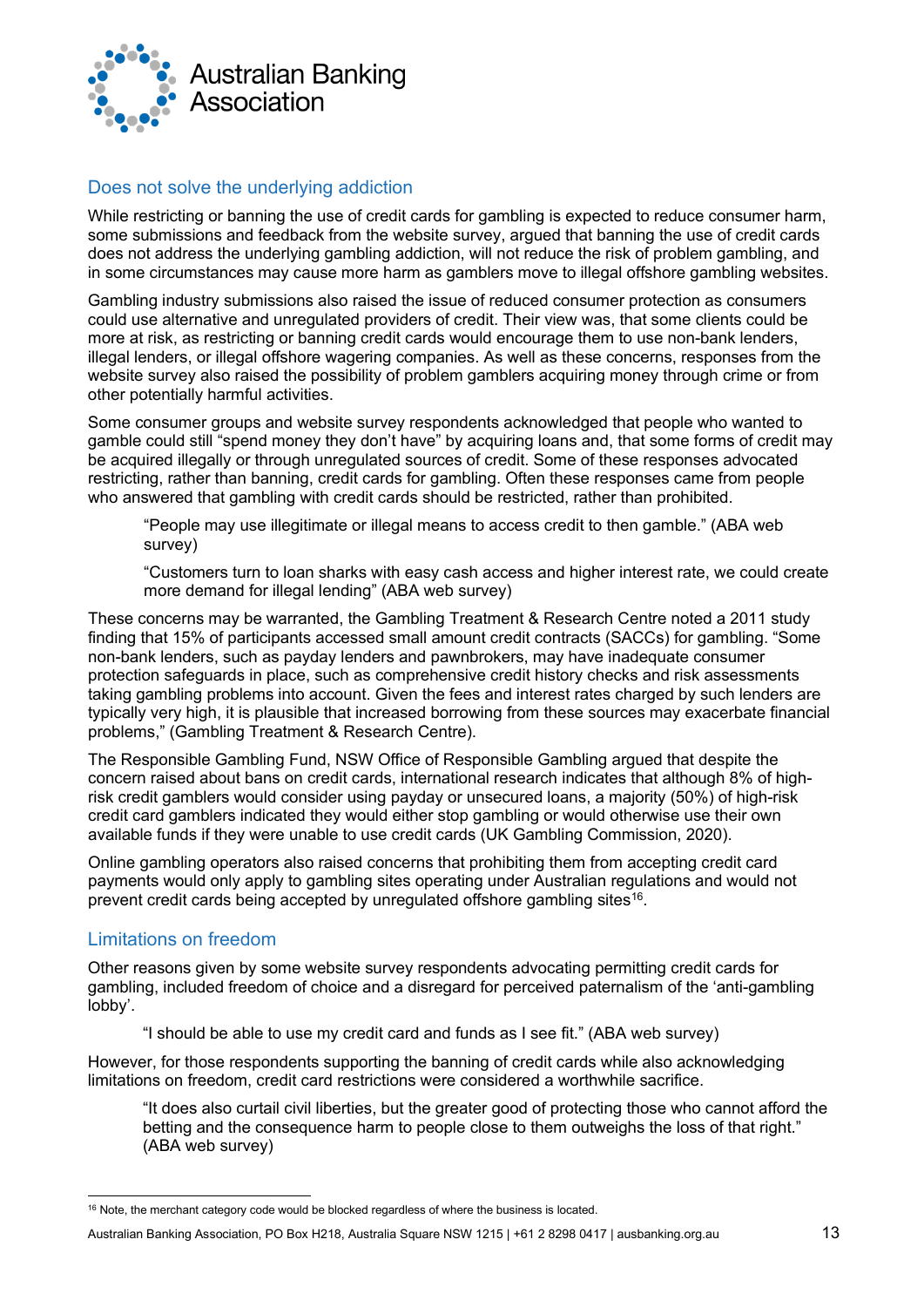

RWA estimated that approximately 20 per cent of deposits into wagering accounts are transacted by credit card. Customer research referenced by one RWA member indicated that one in four customers who use a credit card to deposit into wagering accounts would switch to an alternative financial institution if their current provider prohibited the use of credit cards for gambling transactions.

Removal of credit cards for gambling does not remove the ability to gamble altogether. An alternative view put forward by Gambling Treatment and Research Clinic, The University of Sydney, is that there are multiple alternative payment options available that minimise the risks associated with gambling for consumers, meaning a prohibition approach would not unnecessarily impinge on the rights of the general population.

#### <span id="page-14-0"></span>Flow on effects of decreased gambling revenue

Several respondents noted the online gambling industry would be impacted by restrictions on the use of credit cards to gamble. In its submission, Tabcorp estimated a ban would reduce distributions to the Australian racing industry of over \$10 million per year and would reduce the gambling taxes collected by state / territory governments by between \$56 million to \$141 million per year.

In other submissions, gambling companies argued other potential financial consequences would include a reduction in sports revenue paid by wagering companies to sports, in addition to the reduced tax and GST revenue.

A consequence, commonly raised in the website survey, was the reduction of profits for gambling venues and a reduction in tax income for government. Whether this was a positive or negative consequence depended on the personal views of the respondent.

"Loss of jobs in the gambling industry!" (ABA web survey)

"It will reduce Governments' income - but this would be countered to some extent by a longerterm reduction of Government expenditure on addressing and remedying the social and personal harm caused by the gambling." (ABA web survey)

The Australian Bookmakers Association argued that any restriction could disproportionately affect their regional members:

"advent of a restriction on the use of credit card deposits for gambling by account holders with our metropolitan and provincial bookmakers, who would hold the majority of accounts, could therefore represent an unfair restriction of trade in comparison with their country colleagues." (Australian Bookmakers Association)

The potential loss of bank revenue was also raised in the website survey; however, this was countered by the view that banks would be better off as a result of no longer carrying 'bad debt'.

"Potentially less financial return for banks through lower credit card charges / fees in relation to gambling." (ABA web survey)

"[It would] safeguard banks from loss due to customers inability to pay credit debt." (ABA web survey)

#### <span id="page-14-1"></span>Potential impact on newsagents and lottery charities

An argument made against restricting credit cards for gambling, was that some industries whose primary purpose was not gambling would be impacted. The reasoning behind this was that terminals used by newsagents selling lottery tickets, and registered charities that fundraise through raffles and art unions may be captured under the gambling merchant codes.

Financial institutions restricting the use of credit cards for gambling do so by prohibiting payments made to gambling merchant category codes (MCC)<sup>17</sup>, based on their primary type of business. Currently only a small percentage of newsagents are captured by the gambling code MCC 7995 - Betting, including lottery tickets, casino chips, off track betting, and wagers at racetracks. A newsagent would only be

<span id="page-14-2"></span><sup>17</sup> Appendix 5: Merchant Category Codes

Australian Banking Association, PO Box H218, Australia Square NSW 1215 | +61 2 8298 0417 | ausbanking.org.au 14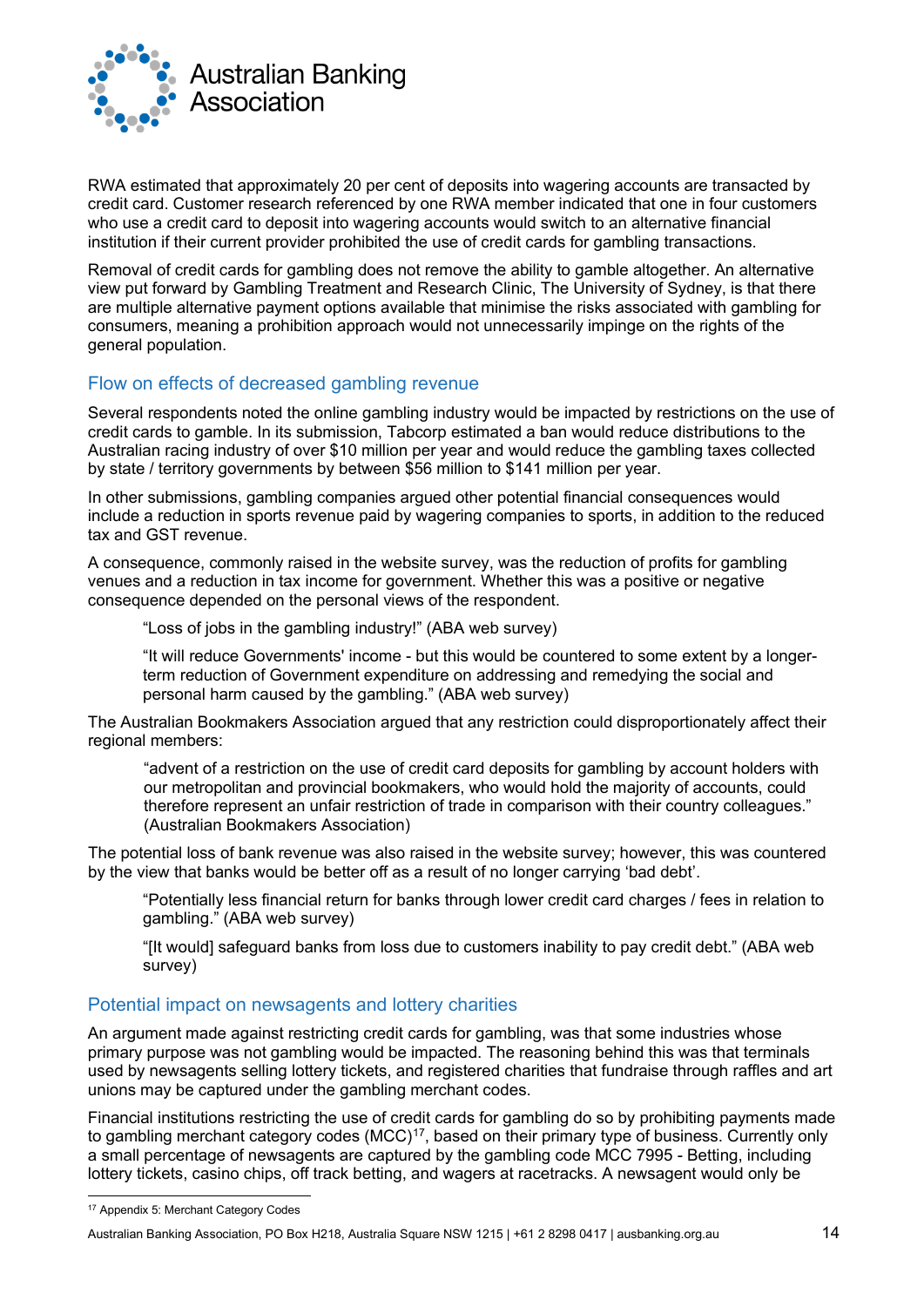

using the MCC 7995 if lottery sales represented the primary nature of their business (e.g. more than 50 per cent of their sales) or if there was a dedicated terminal for lottery sales.

Figures supplied by one provider of merchant facilities to newsagents, indicated this represents less than one per cent of newsagents. However, Tabcorp estimated that a ban could reduce the incomes of lottery agents and newsagents by between \$17 million and \$44 million per yea[r18](#page-15-1).

Tabcorp, Lottery West, the Australian Lottery and Newsagents Association (ALNA) and some registered lottery charities (for example fund raisers for hospitals and medical research) submitted that as lottery products cause minimal harm, they should be excluded if an individual bank does decide to restrict or prohibit the use of credit cards for gambling transactions. According to Tabcorp's internal research, 37 per cent of retail lottery customers said they would probably purchase less if they could no longer use their credit card.

Some countries use a merchant code for government owned lotteries who sell lottery tickets, MCC 9406 Government-Owned Lottery Non-US region. The merchant code is used in Brazil, Norway, Poland, Sweden, and Canada and might be appropriate for use by government owned and operated lotteries in Australia such as Lottery West. Both card schemes (Visa and Mastercard) would need to recognise the merchant code for it to be used on Australian payment networks.

In the UK, where lottery products sold in retail outlets are excluded from the recent reforms banning merchants from accepting credit cards payments, lotteries' are considered low-risk and a ban would impose an unrealistic burden on small businesses operating throughout the country.

Registered charities selling lottery tickets as part of their fundraising activities said that applying a credit card block would significantly impact sales, with one charity indicating 94 per cent of their tickets were purchased using credit cards. Further assessment is needed to understand the number of ACNC Registered Charity lotteries classified with a gambling merchant code (MCC 7995).

Consumer advocates, included in the joint consumer organisation submission, believe the ban should apply to all forms of gambling. They argue that exempting some forms of gambling would create loopholes and market distortions; and that all gambling is, by definition, risky and likely to cause losses. They do not support the UK exemption, of "lotteries for good causes" as large sums of money can still be spent on systems entries.

Consistent with the assessment of all the issues raised in this paper, each bank would need to consider their own approach to lotteries and fundraising raffles and any subsequent guidance to charities and newsagents.

### <span id="page-15-0"></span>Whether there should be a transition period

Gambling is a legal and regulated activity in Australia. If a bank were to change how their credit cards could be used for gambling, a short transition period may help increase customer awareness about needing to switch to alternative payment methods for future gambling transactions, potentially lessening the negative impact on revenue for market operators.

A transition period would give online gambling companies time to advise their customers of the need to transition to other payments methods, like a debit card. Debit cards are already used as a payment method by many people with online gambling accounts.

In the UK, the Gambling Commission has allowed a transition period of three months before the prohibition takes effect.

Most respondents to the ABA online survey were in favour of a transition period of 3-6 months, supported by an information campaign to explain the change. This campaign could also include information about the national gamblers help line and other available support services and resources. Gambling companies supported a longer transition period (1-2 years) and some consumer advocates supported an even shorter transition period.

<span id="page-15-1"></span><sup>18</sup>Tabcorp internal research.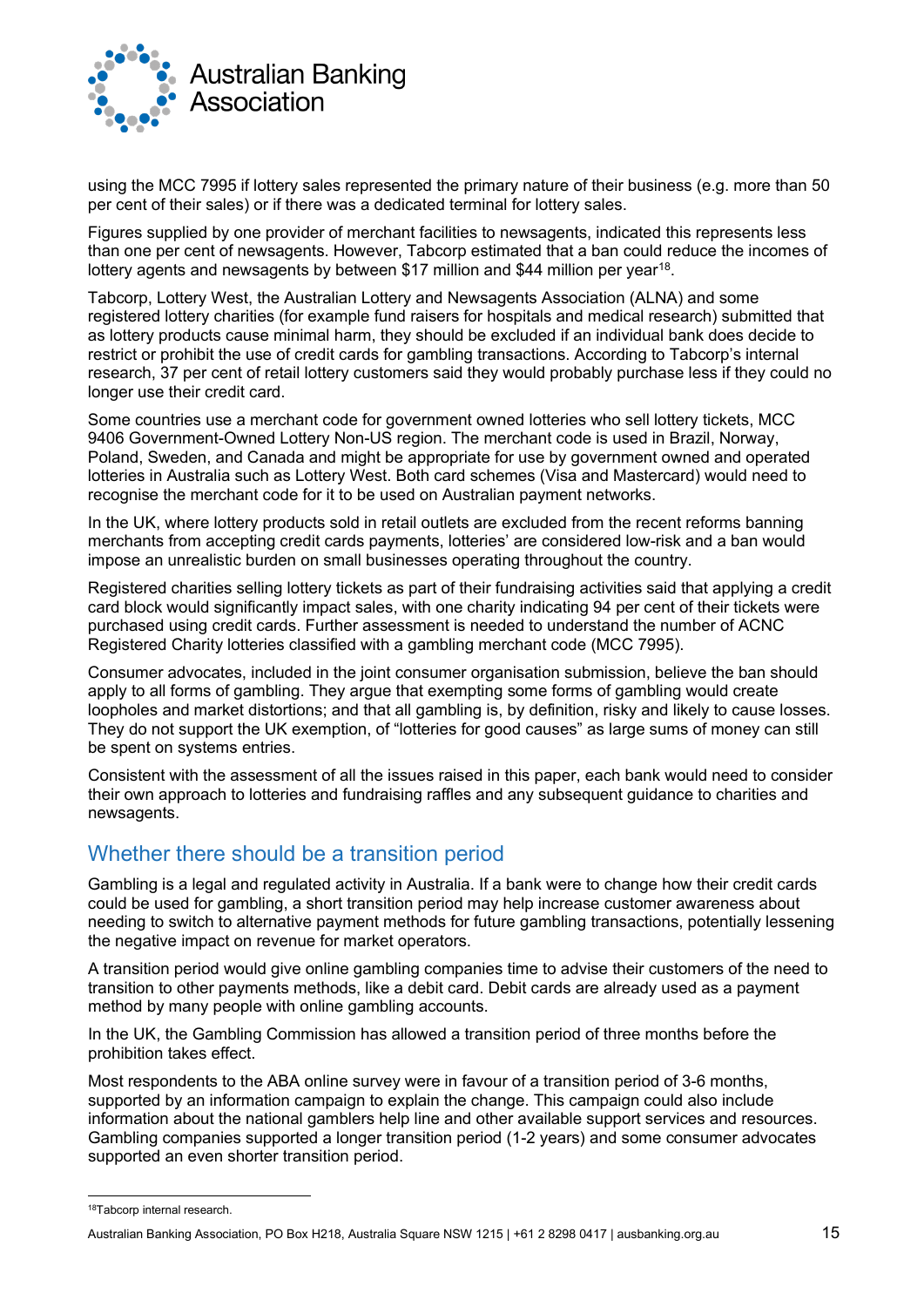

#### <span id="page-16-0"></span>Other issues to consider

Issues that require further consideration by financial organisations and government are described below.

#### <span id="page-16-1"></span>Use of debit cards for large transfers of funds

Consumer advocates argue that people transferring large amounts of their own money is equally, if not more, harmful. They submit that, at present, the amount a customer can transfer to a wagering operator from a debit card is unlimited, in contrast to other types of transfers. They argue it is contrary to community expectations that a person can transfer a large sum of money late at night to a sports betting account without any checks. These groups submit that safeguards and limits should be considered. If ordinarily, there is a pre-set daily limit on the amount that can be transferred from a bank account to 'pay anyone' the same monetary limits should apply to scheme debit card transfers.

#### <span id="page-16-2"></span>Use of E-wallets

Consumer advocates strongly supported a prohibition on the use of credit cards, including transferring funds via e-wallets and PayPal, for gambling. The UK Gambling Commission has banned gambling companies from accepting payments made by credit card via a money service business, such as ewallets (e.g., PayPal). Banks are not able to block transfers from e-wallets or PayPal. Blocking payments from these merchants would require regulatory intervention by government/s.

#### <span id="page-16-3"></span>Social Casino (games on Facebook etc)

Consumer advocates submitted that the banking industry should also include merchant codes for social casino gaming and other forms of online gaming in the 'restricted use' category, as these games can be highly addictive.

Consumer advocates also suggested restricting the use of credit cards to buy gambling-related items (such as 'loot boxes') within online games, as these can easily be purchased by children under 18 years.

#### <span id="page-16-4"></span>Gaming as gambling

Consumer advocates and academic researchers highlighted that gaming can be akin to gambling when the tools are poker or electronic gaming machine-like games. Accessed using iTunes, Apple Pay, Google Pay and other tools, from a bank's perspective they do not look like gambling transactions. These alternative payment methods should be considered.

#### <span id="page-16-5"></span>Potential adverse impacts of consumer credit products provided by non-traditional lenders.

Several submissions raised concerns about other providers of credit, those outside the banking system. They suggested governments should consider the potentially adverse impact of these consumer credit products on people experiencing gambling problems and address gaps in existing consumer credit legislation, to make sure appropriate safeguards are put in place by non-traditional and emerging lenders.

#### <span id="page-16-6"></span>Additional measures financial institutions could implement to reduce harm from gambling

Respondents acknowledged that many banks had introduced measures to allow a person to voluntarily apply a block or limit on gambling transactions; this was an important step towards reducing harm. Measures that all banks should consider include:

- formally including problem gambling in credit risk assessments made by financial institutions
- enabling customers to block or limit their spending on gambling products on debit cards
- requiring new customers to 'opt in' (as opposed to 'opt out') to spending on products like gambling through non-credit transaction products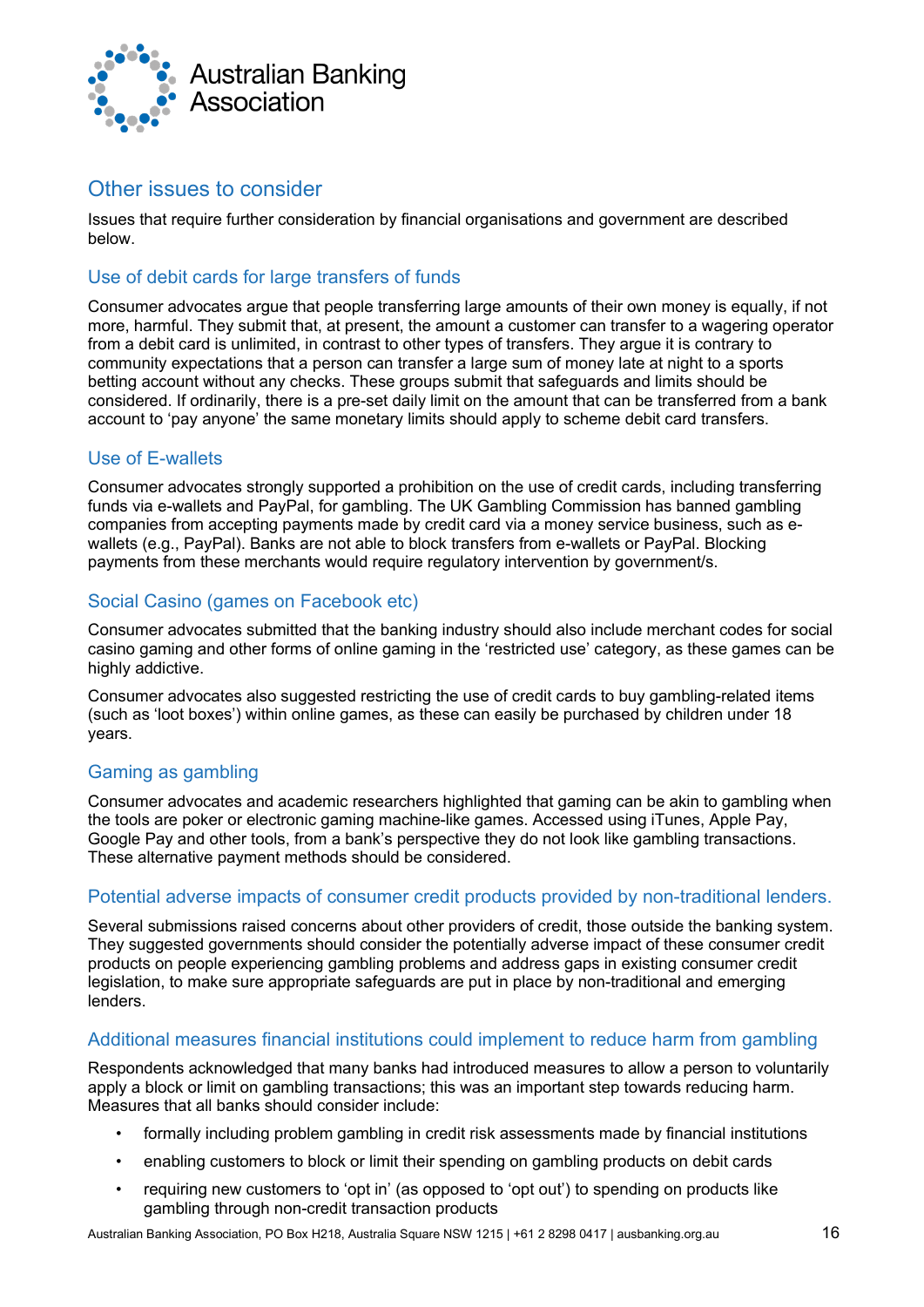

- imposing system frictions, such as a time delay on removing self-exclusion blocks which might include having to contact a call centre during business hours, so giving people time to reflect on their decisions and minimise the harm of impulsive decisions
- providing referrals to specialised gambling and/or financial counselling services
- putting in place a range of preventative measures, such as setting monetary limits on gamblingrelated transactions, tailored to customers detected as spending money on gambling. Proactive strategies, such as customer care calls may be beneficial to those displaying risky gambling and/or borrowing patterns. The effectiveness of these strategies should be evaluated in collaboration with researchers
- developing protocols, such as not providing credit limit increases to customers admitting to experiencing gambling problems.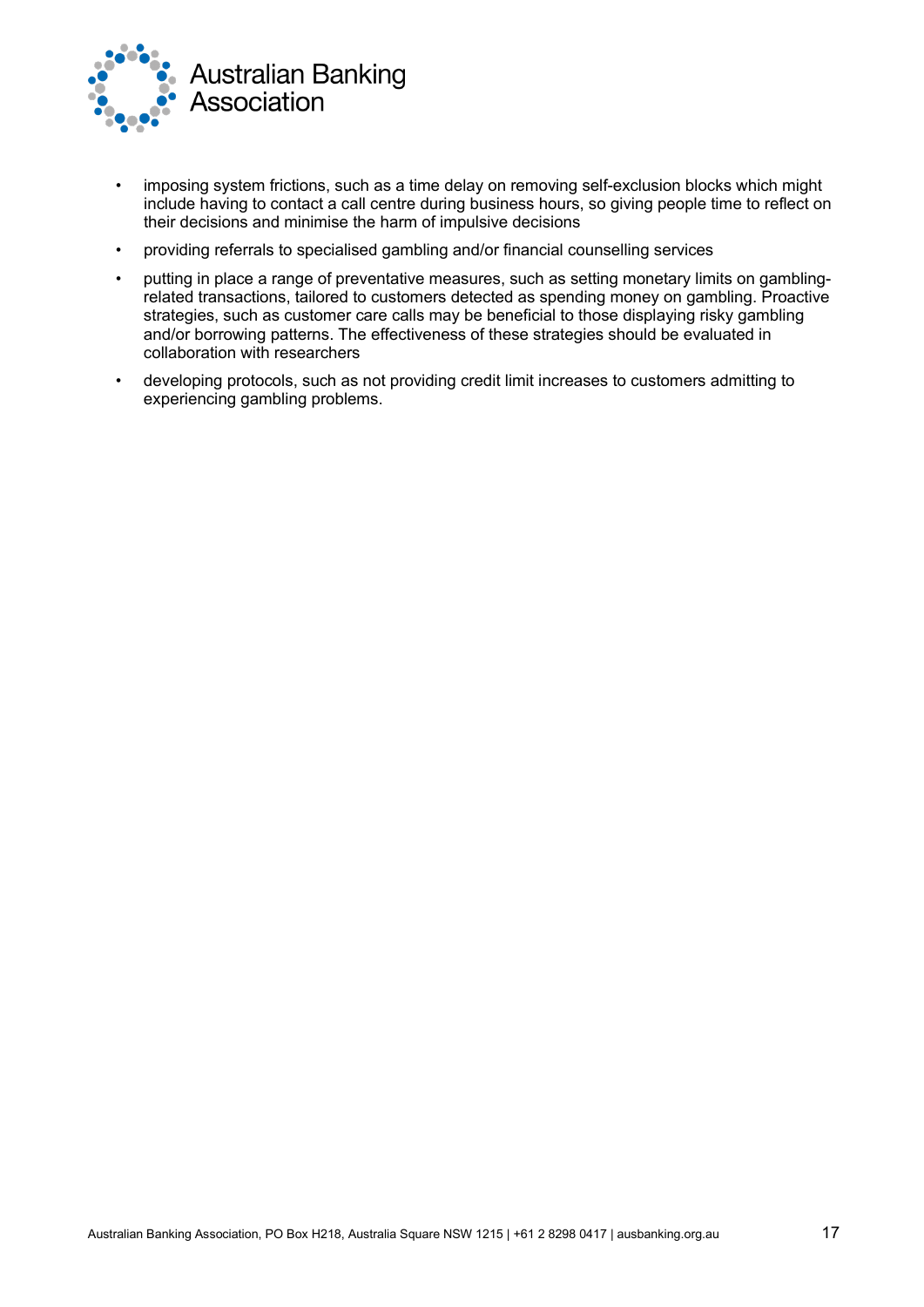

# <span id="page-18-0"></span>Appendix 1 – Surveys and methodologies

In 2019-20 the ABA conducted two surveys to understand how the Australian community perceives restrictions on credit cards for gambling. The first was a telephone survey conducted between 14-20 November 2019 by an independent market research company, YouGov. The study included a representative sample of 1,007 Australians aged 18 and over (**YouGov survey**)**.**

The website survey (**ABA website survey**) was open to anyone and received a total of 813 responses. The distribution of respondents was representative of the Australian gender profile (49% women and 51% men responded) however it was strongly skewed towards an older age group: 61% of responses identified themselves as over 60, when this age group represents only 21% of the Australian population<sup>[19](#page-18-2)</sup>.

# <span id="page-18-1"></span>YouGov survey

According to the YouGov survey, around one third (34%) of Australians say they never gamble and half (46%) say their gambling is confined to a few times a year or less. For those who gamble more regularly, 9% say they do so a few times a month and 10% say they do so once a week or more, we define this 19% as 'regular gamblers'.



**Figure 1: How often, if ever, do you place bets or gamble, 2019, %**

Source: YouGov survey for ABA, 2019; Base: All Australians

Regular gamblers are more likely to be men (29% compared to 12% of women) and less likely to be employed part-time (12%) as compared to full-time or (23%) or not working (21%). Regular gamblers are equally prevalent across age groups, education levels and geographical areas.

Of those who gamble, around half say they sometimes (28%) or usually (17%) gamble using a website or other online tool such as a phone app. Regular gamblers are much more likely to use an online tool to gamble than occasional gamblers (39% compared to 8%). It is also more common among younger people, with 22% of people 18-29 saying they usually place bets or gambling online.

Using a credit card to gamble is fairly common, with people who gamble saying they sometimes (14%) or usually (4%) use a credit card to do so. Using credit cards to gamble is concentrated among the following people: 32% of regular gamblers say they sometimes or usually use a credit card to gamble. as compared to 12% of occasional gamblers. It is also more prevalent among younger people, with 38% of 18-29-year olds stating they sometimes or ever do so.

<span id="page-18-2"></span><sup>19</sup> ABS, Australian Demographic Statistics, Cat. No. 3101.0, September 2019.

Australian Banking Association, PO Box H218, Australia Square NSW 1215 | +61 2 8298 0417 | ausbanking.org.au 18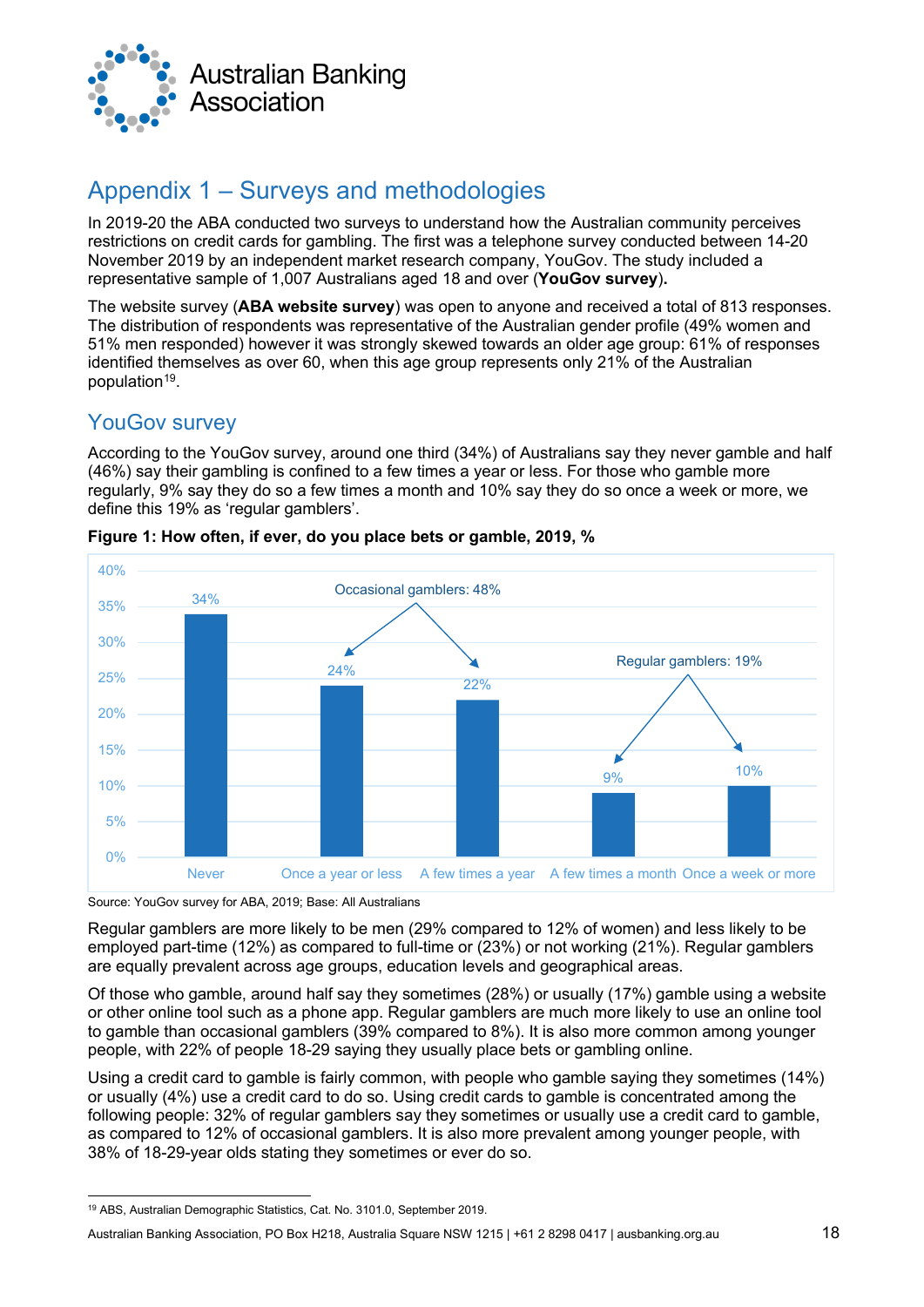

The majority (81%) of Australians believe there should be restrictions on using credit cards for gambling, with over half (54%) stating their use should be banned altogether. Only 7% of respondents stated there should be no restrictions. The view for banning the use of credit cards is more prevalent among people who have never gambled (61%) than occasional gamblers (53%) and regular gamblers (41%). The view that there should be no restrictions is most common amongst regular gamblers (14%) and those who say they use a credit card to gamble (21%).



**Figure 2: What is close to your own view about the use of credit cards to place bets or gamble, 2019 %**

Source: YouGov survey for ABA, 2019; Base: All respondents

### <span id="page-19-0"></span>ABA website survey

To understand the Australians public's views on the use of credit cards for gambling, the ABA placed a short survey on the ABA website from 5 December 2019 to 5 March 2020. It was open to anyone to complete and had a total of 813 responses. The majority of respondents to the ABA's survey stated that gambling on credit cards should be prohibited (90%) or restricted (9%).

**Table 2: Whether gambling on credit cards should be allowed, 2020, %**

| <b>Access level</b> |      |
|---------------------|------|
| Allowed             | 1%   |
| Prohibited          | 90%  |
| Restricted          | 9%   |
| <b>Grand Total</b>  | 100% |

Source: ABA survey; Base: All respondents

There were mixed views as to whether there should be transition period, with one in ten responding that they didn't know. The majority, (around two thirds) believe there should not be a transition period. This was strongest amongst those who want gambling on credit cards prohibited (66%).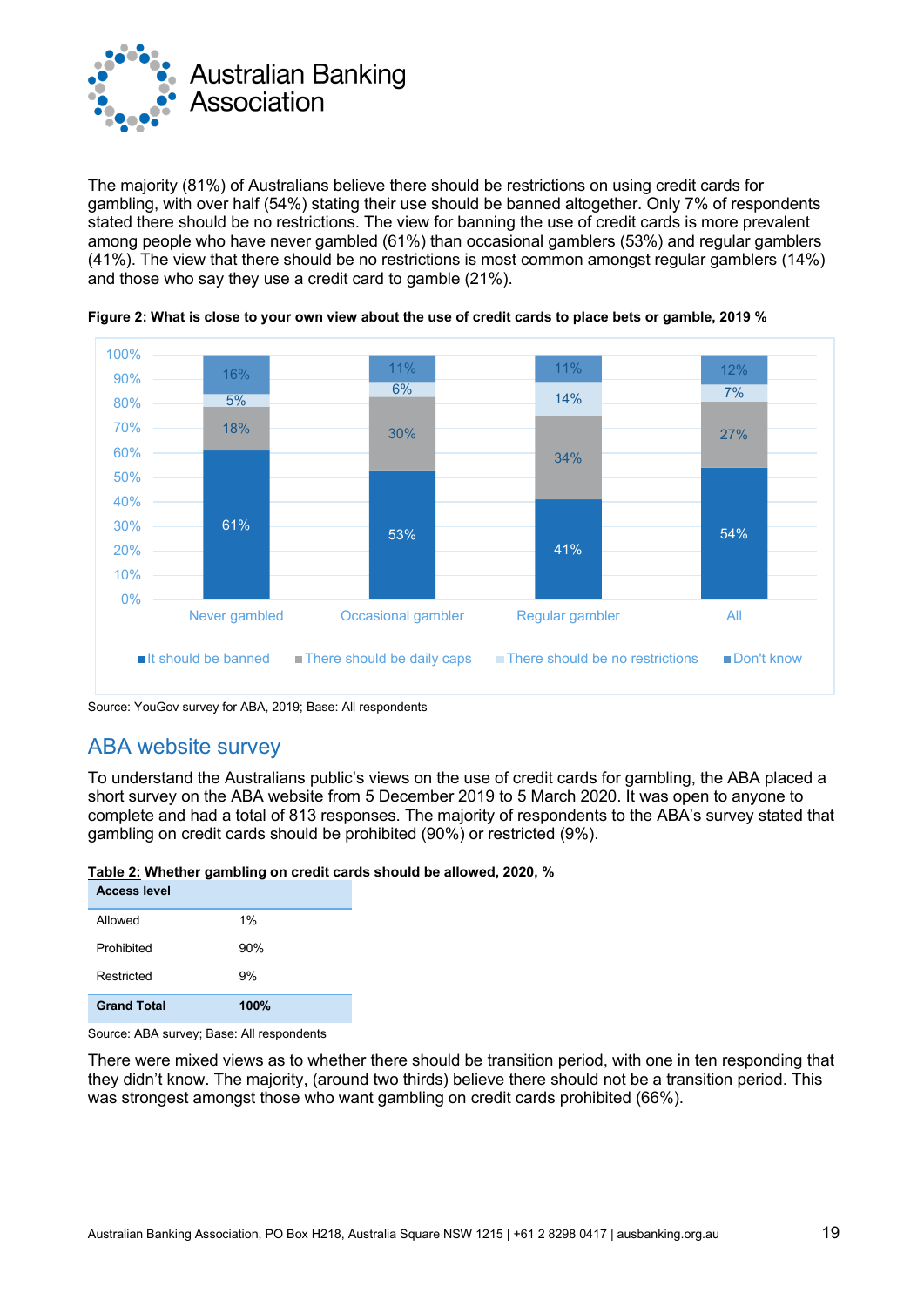

| <b>Access level</b> | Don't know | <b>No</b> | <b>Yes</b> | <b>Grand Total</b> |
|---------------------|------------|-----------|------------|--------------------|
| Allowed             | 11%        | 11%       | 78%        | 100%               |
| Prohibited          | 9%         | 66%       | 24%        | 100%               |
| Restricted          | 9%         | 33%       | 58%        | 100%               |
| <b>Grand Total</b>  | 9%         | 63%       | 28%        | 100%               |

#### **Table 3: Whether there should be a transition period for any changes, 2020, %**

Source: ABA survey; Base: All respondents

Other than the small group who want to allow gambling on credit, the vast majority of people want any changes applied to all forms of gambling. Nearly every respondent (99%) who wanted gambling on credit prohibited also wanted it applied to all gambling. The total proportion of all respondents who wanted it applied to all forms of gambling was an overwhelming 97%. Note, lotteries were not specifically identified as being included.

#### **Table 4: Whether changes should apply to all form of gambling, 2020, %**

| <b>Access level</b> | Don't know | <b>No</b> | Yes | <b>Grand Total</b> |
|---------------------|------------|-----------|-----|--------------------|
| Allowed             | 22%        | 44%       | 33% | 100%               |
| Prohibited          | $0\%$      | 1%        | 99% | 100%               |
| Restricted          | 4%         | 9%        | 87% | 100%               |
| <b>Grand Total</b>  | 1%         | 2%        | 97% | 100%               |

Source: ABA survey; Base: All respondents

#### <span id="page-20-0"></span>Sample bias

There is likely to be a sample bias present in the ABA website survey, whereby people who felt strongly about the topic were more likely to complete it. Consequently, when reading the findings from the website survey they should not be considered representative of the Australian population, but rather as a subset of Australians with strong attitudes towards gambling and/or using credit to gamble.

This sample bias does not undermine the findings of the research, rather it provides an opportunity to explore the risks and consequences of problem gambling to individuals, their family and friends, and to the community and how using credit cards can exacerbate these risks.

As will be seen, most respondents (99%) to the website survey expressed an explicit preference for credit cards to be banned or restricted for gambling. This is higher than was found in the YouGov survey where 81% of Australians reported a preference for credit cards to be banned or restricted for gambling. Consequently, the qualitative findings from the website survey overwhelmingly reflect perceived risks associated with both gambling in general, and with credit cards in particular.

Further, many respondents reported having direct or indirect experience of problem gambling. Direct experience of problem gambling was reported by people who had a problem themselves, or had a family member, who had a problem gambling. Other respondents with direct experience were professionals involved in assisting people in hardship or in need of care, such as social workers, or pastoral carers.

Indirect experience of problem gambling was expressed by those who, although not personally impacted by problem gambling were witness to it. For example, they may have worked in gambling venues such as casinos, or pubs with pokies. Other respondents described behaviours they had seen exhibited by members of their local community.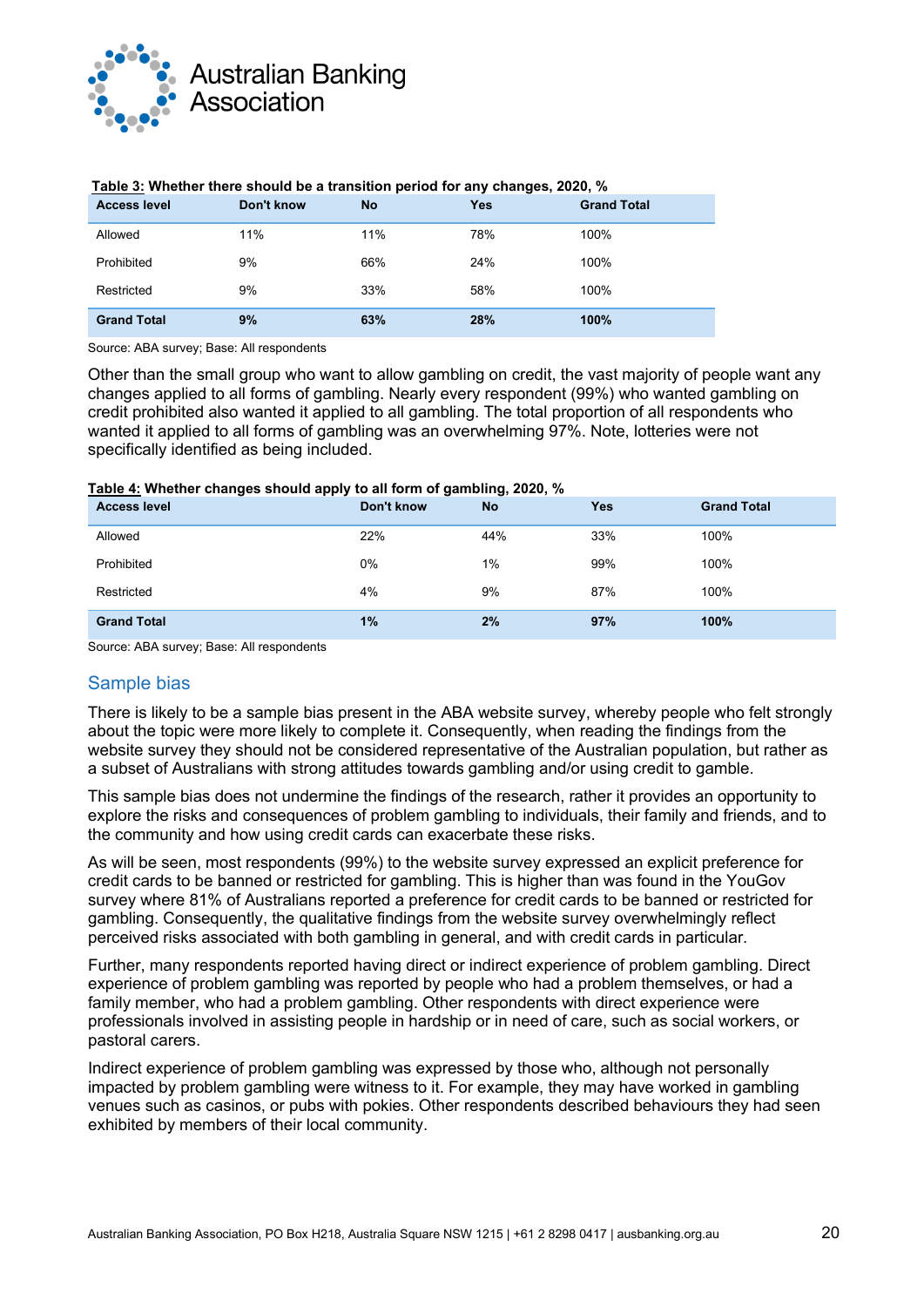

# Appendix 2 – List of submissions received

As at 9 March 2020. The ABA has treated all submissions as confidential. Organisations are welcome to publish their own submissions.

<span id="page-21-0"></span>

| Name of submission                                                                                                                                                                                                          | <b>Sector</b>           | <b>Industry</b>           | Reference (for report)                           |
|-----------------------------------------------------------------------------------------------------------------------------------------------------------------------------------------------------------------------------|-------------------------|---------------------------|--------------------------------------------------|
| Individual                                                                                                                                                                                                                  | General public          |                           | Anonymous 1                                      |
| Individual                                                                                                                                                                                                                  | General public          |                           | Anonymous 2                                      |
| Individual                                                                                                                                                                                                                  | General public          |                           | Anonymous 3                                      |
| Individual                                                                                                                                                                                                                  | General public          |                           | Anonymous 4                                      |
| Individual                                                                                                                                                                                                                  | General public          |                           | Anonymous 5                                      |
| Individual                                                                                                                                                                                                                  | General public          |                           | Anonymous 6                                      |
| Individual                                                                                                                                                                                                                  | General public          |                           | Anonymous 7                                      |
| Individual, Gambling Counsellor                                                                                                                                                                                             | General public          | Counselling               | Anonymous - Gambling counsellor                  |
| 813 responses to the ABA website survey                                                                                                                                                                                     | General public          |                           | ABA web survey                                   |
| <b>Australian Bookmakers Association</b>                                                                                                                                                                                    | Industry<br>association | Gambling                  | Australian Bookmakers Association                |
| GVC Australia (Ladbrokes, Neds, Betstar,<br>Bookmaker.com)                                                                                                                                                                  | Industry<br>association | Gambling                  | <b>GVC Australia</b>                             |
| Responsible Wagering Australia (RWA) - peak<br>body representing the Australian online wagering<br>industry including Bet365, Bet Easy, SportsBet, Bet<br>Fair, UniBet and GVC (Ladbrokes, Neds, Betstar,<br>Bookmaker.com) | Industry<br>association | Gambling                  | <b>RWA</b>                                       |
| Australian Finance Industry Association (AFIA)                                                                                                                                                                              | Industry<br>Association | <b>Financial services</b> | Australian Finance Industry Association          |
| Australian Lottery and Newsagents Association<br>(ALNA)                                                                                                                                                                     | Industry<br>association | Retail                    | Australian Lottery and Newsagents<br>Association |
| Racing Victoria                                                                                                                                                                                                             | Industry<br>association | Gambling                  | Racing Victoria                                  |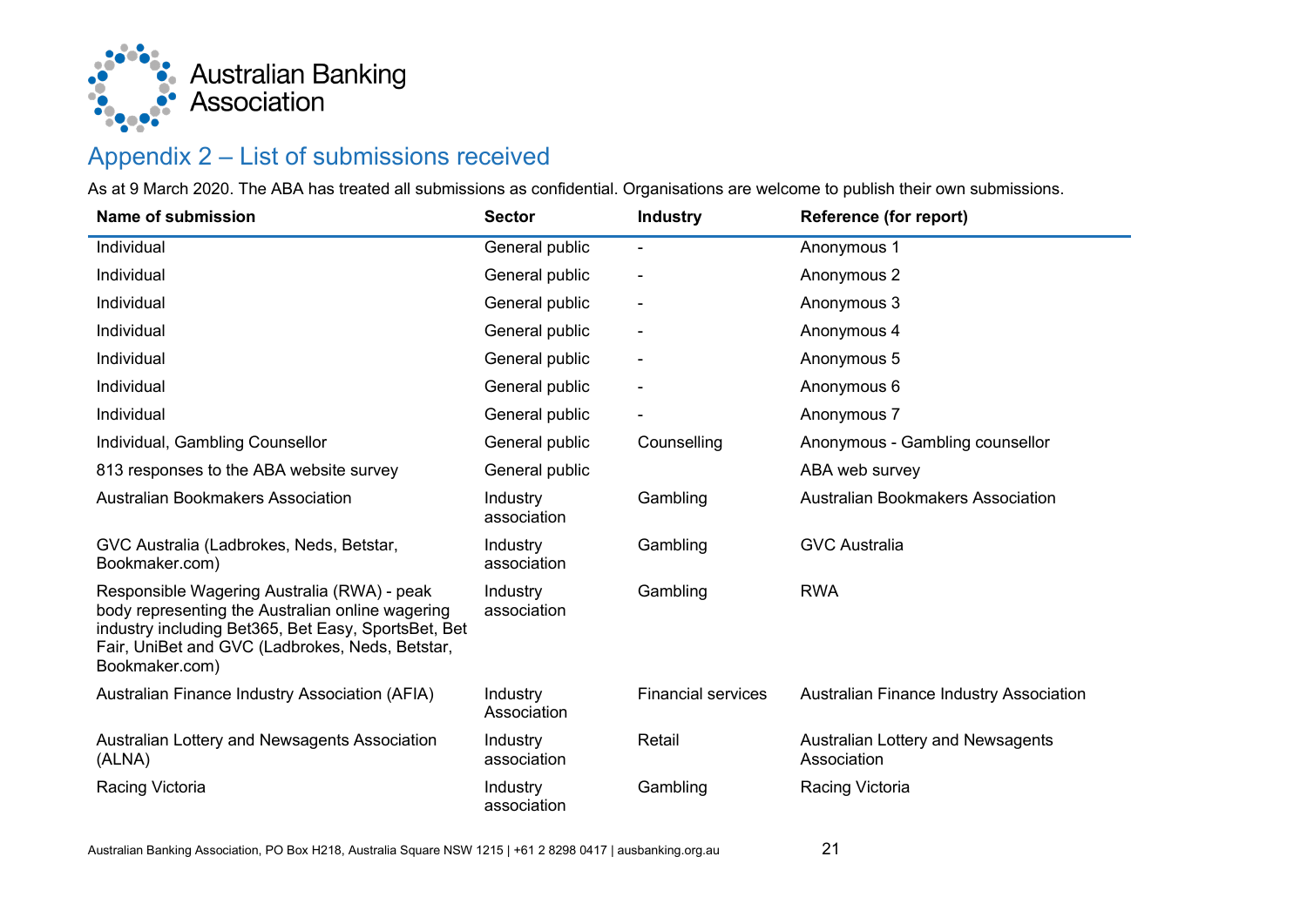

| Name of submission                                                                                                                                                            | <b>Sector</b>          | <b>Industry</b>             | Reference (for report)                                     |
|-------------------------------------------------------------------------------------------------------------------------------------------------------------------------------|------------------------|-----------------------------|------------------------------------------------------------|
| <b>Community Clubs Victoria (CCV)</b>                                                                                                                                         | Private                | Gambling                    | <b>Community Clubs Victoria</b>                            |
| <b>Betfair</b>                                                                                                                                                                | Private                | Gambling                    | <b>Betfair</b>                                             |
| <b>Wyndham City Council</b>                                                                                                                                                   | Public                 | Local government            | <b>Wyndham City Council</b>                                |
| City of Whittlesea                                                                                                                                                            | Public                 | Local government            | City of Whittlesea                                         |
| Victorian Local Government Association (VLGA)                                                                                                                                 | Public                 | Local government            | Victorian Local Government Association                     |
| National Legal Aid                                                                                                                                                            | Public                 | Legal                       | National Legal Aid                                         |
| Victorian Responsible Gambling Foundation                                                                                                                                     | Public                 | Gambling                    | Victorian Responsible Gambling Foundation                  |
| Lottery West (West Australian Lotteries<br>Commission. Funds hospitals and community<br>services)                                                                             | Statutory<br>authority | Gambling                    | <b>Lottery West</b>                                        |
| <b>Australian Communications and Media Authority</b>                                                                                                                          | Regulator              | Communications<br>and media | Confidential submission (not referenced)                   |
| Australian Securities and Investments Commission<br>(ASIC)                                                                                                                    | Regulator              | <b>Financial services</b>   | <b>Australian Securities and Investments</b><br>Commission |
| Australian Financial Complaints Authority (AFCA) -<br>discussion only                                                                                                         | Regulator              | <b>Financial services</b>   | <b>Australian Financial Complaints Authority</b>           |
| <b>Experimental Gambling Research Laboratory  </b><br>Health, Medical and Applied Sciences CQ<br>University Australia* (note confidential - includes<br>unpublished research) | Academic /<br>research | Gambling                    | <b>Experimental Gambling Research</b><br>Laboratory        |
| Gambling Treatment & Research Centre, The<br>University of Sydney                                                                                                             | Academic /<br>research | Gambling                    | <b>Gambling Treatment &amp; Research Centre</b>            |
| Australian Gambling Research Centre, Australian<br>Institute of Family Studies                                                                                                | Academic /<br>research | Gambling                    | Australian Gambling Research Centre                        |
| Dr Jane Oakes, Jane Cocks, Professor Sharon<br>Lawn, Professor Paul Delfabbro, Louise Kelly,<br>Trish Parsons, Dr Quentin Black                                               | Academic /<br>research | Gambling                    | Academic consortium                                        |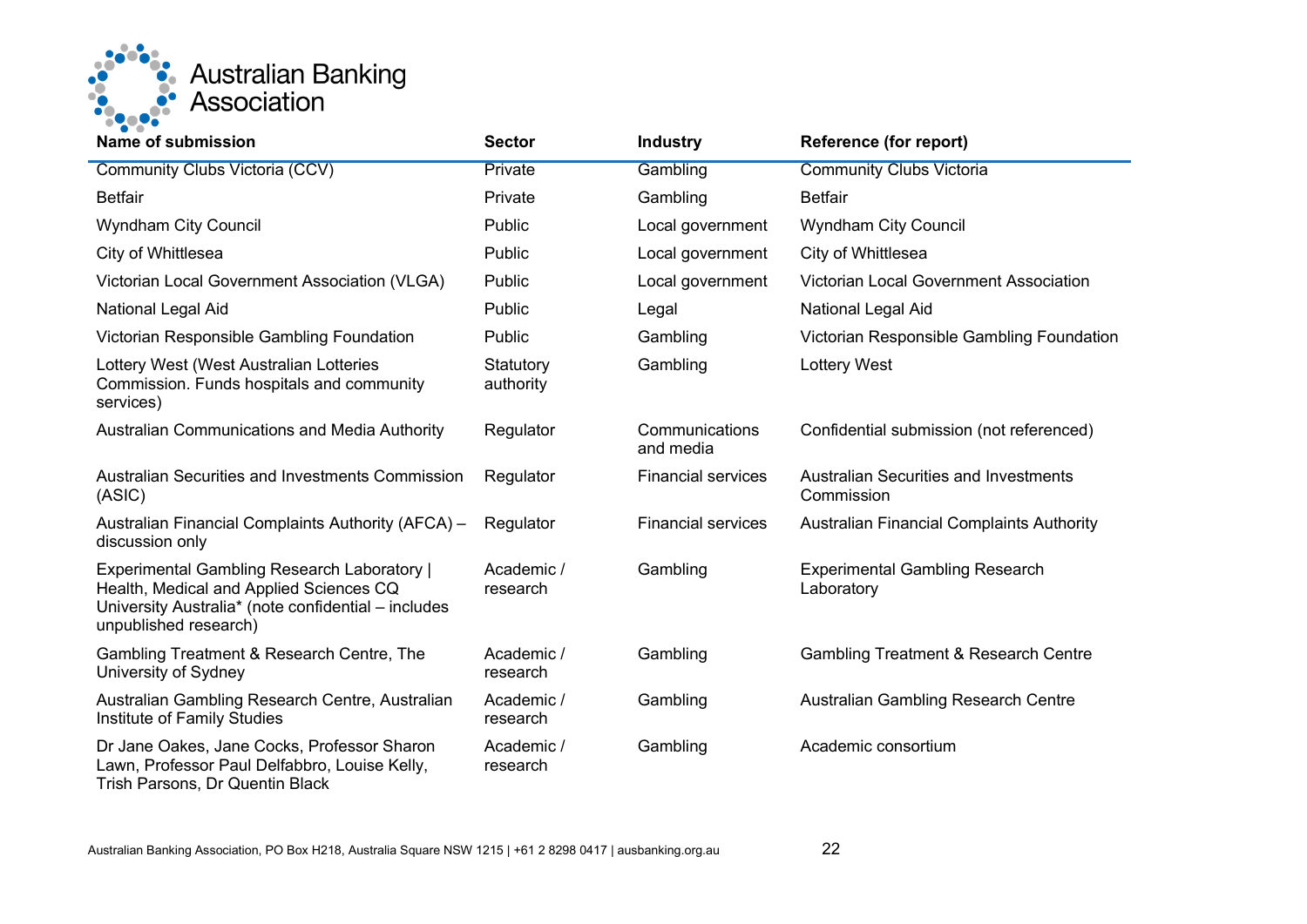

| Name of submission                                                                                                                                       | <b>Sector</b>        | <b>Industry</b>                                 | <b>Reference (for report)</b>                |
|----------------------------------------------------------------------------------------------------------------------------------------------------------|----------------------|-------------------------------------------------|----------------------------------------------|
| Responsible Gambling Fund Trust, NSW Office of<br>Responsible Gambling, Liquor, Gaming & Racing<br><b>NSW Department of Customer Service</b>             | <b>Public sector</b> | Gambling                                        | <b>Responsible Gambling NSW</b>              |
| Australian Vietnamese Women's Association                                                                                                                | <b>NGO</b>           | Community                                       | Australian Vietnamese Women's<br>Association |
| Connect health and community - Victoria                                                                                                                  | <b>NGO</b>           | Community                                       | Connect health and community                 |
| Care Inc Financial Counselling Service and the<br>Consumer Law Centre of the ACT                                                                         | <b>NGO</b>           | Financial<br>counselling                        | Care Inc                                     |
| Lived Experience Australia (mental health<br>consumer network)                                                                                           | <b>NGO</b>           | Mental health                                   | Lived Experience Australia                   |
| The Hospital Research Foundation - hospital<br>charity                                                                                                   | <b>NGO</b>           | Charity                                         | The Hospital Research Foundation             |
| The Royal Melbourne Hospital - hospital charity                                                                                                          | <b>NGO</b>           | Charity                                         | The Royal Melbourne Hospital                 |
| The Salvation Army                                                                                                                                       | <b>NGO</b>           | Financial<br>counselling                        | The Salvation Army                           |
| Alliance for Gambling Reform                                                                                                                             | <b>NGO</b>           | Gambling                                        | Alliance for Gambling Reform                 |
| Synod of Victoria and Tasmania, Uniting Church in<br>Australia                                                                                           | <b>NGO</b>           | Financial<br>counselling                        | Uniting Church in Australia                  |
| <b>Consumer Advocate Joint Submission - Financial</b><br>Counselling Australia (FCA), Consumer Action Law<br>Centre (CALC), Financial Rights and CCLSWA. | <b>NGO</b>           | Consumer<br>advocacy / financial<br>counselling | <b>Consumer Advocates</b>                    |
|                                                                                                                                                          |                      |                                                 |                                              |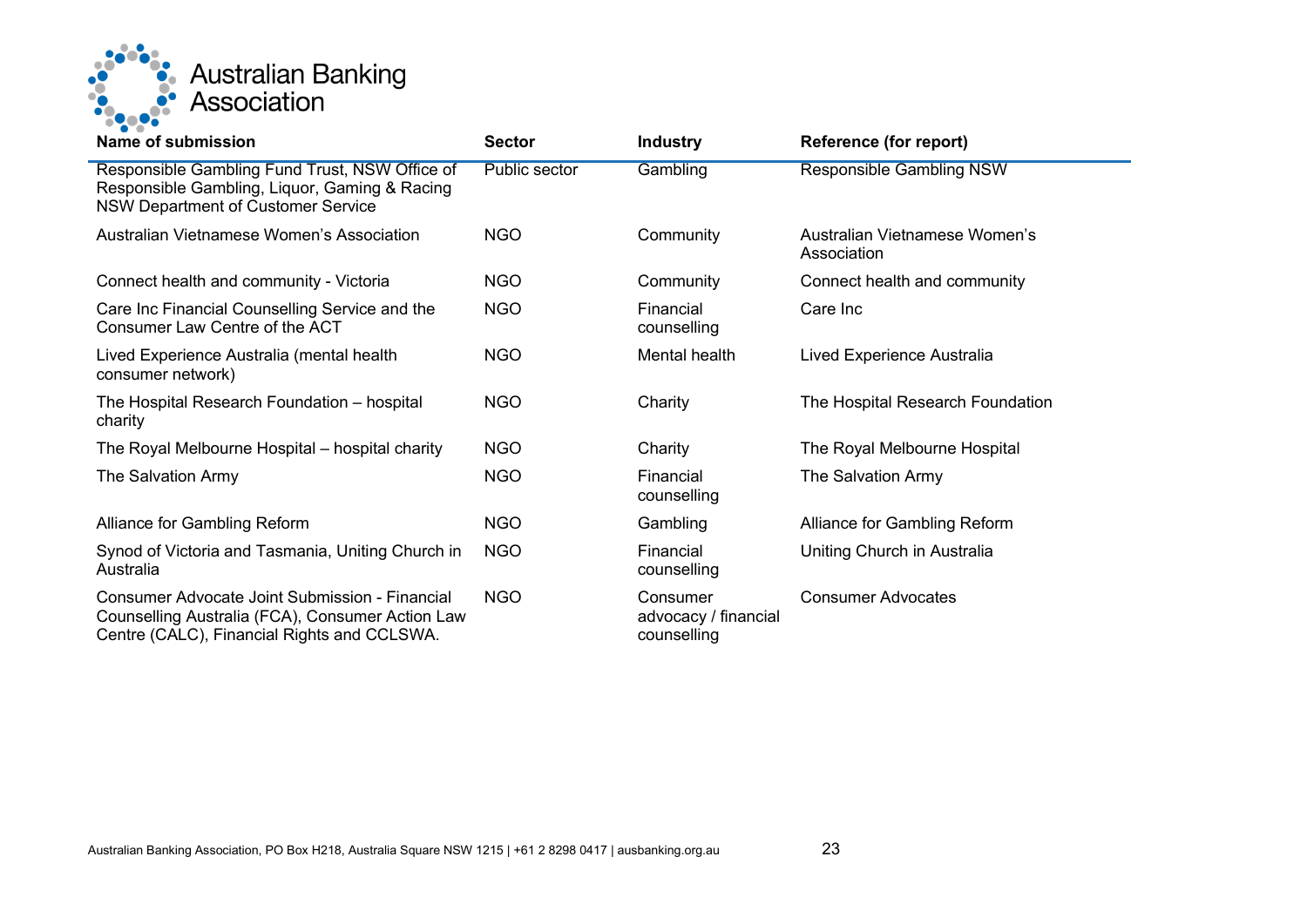

# <span id="page-24-0"></span>Appendix 3: State and territory approaches to land-based gambling

Between 2001 and 2003 all Australian States and Territories have banned the use of credit in gambling venues.

| <b>State</b>                                  | <b>Policy</b>                                                                                                                                                                                                                                 |
|-----------------------------------------------|-----------------------------------------------------------------------------------------------------------------------------------------------------------------------------------------------------------------------------------------------|
| <b>Victoria</b>                               | A venue operator must not allow a person to obtain from a cash facility in the<br>approved venue or a cash advance from a credit account. <sup>20</sup>                                                                                       |
| Queensland                                    | All automatic teller machines installed in the licensee's licensed premises are<br>available only for the use of debit cards. <sup>21</sup>                                                                                                   |
| <b>New South</b><br>Wales                     | A hotelier or club must not permit a cash dispensing facility to be used or to be<br>installed or located in any part of the hotel or club premises if the facility is<br>capable of providing cash from a credit card account. <sup>22</sup> |
| <b>Northern</b><br><b>Territory</b>           | ATM and EFTPOS Facilities will have access only to debit accounts; access to<br>credit accounts will not be permitted. <sup>23</sup>                                                                                                          |
| <b>Tasmania</b>                               | A casino operator must not allow a person to obtain, from a cash facility, a cash<br>advance from a credit account. <sup>24</sup>                                                                                                             |
| <b>South Australia</b>                        | The holder of a gaming machine licence must not provide, or allow another<br>person to provide, a cash facility within a gaming area on the licensed<br>premises. <sup>25</sup>                                                               |
| <b>Australian</b><br><b>Capital Territory</b> | A hotelier or club must not permit a cash dispensing facility to be used or to be<br>installed or located in any part of the hotel or club premises if the facility is<br>capable of providing cash from a credit card account. <sup>26</sup> |
| Western<br><b>Australia</b>                   | In the gaming areas of the Casino EFTPOS is only to be used to access savings<br>or cheque (not credit) accounts in accordance with relevant legislative and<br>regulatory requirements, and subject to transaction limits. <sup>27</sup>     |

<span id="page-24-1"></span><sup>&</sup>lt;sup>20</sup> Victoria: Gambling Regulation Act 2003 [& https://www.vcglr.vic.gov.au/news/access-cash-gaming-venues-changes-now-effect](https://aus01.safelinks.protection.outlook.com/?url=https%3A%2F%2Fwww.vcglr.vic.gov.au%2Fnews%2Faccess-cash-gaming-venues-changes-now-effect&data=01%7C01%7CMichelle.Jakubauskas%40ausbanking.org.au%7C8c870010a3aa4eccd09b08d767138d88%7C12c2873f08a744659e67ce07df6dd581%7C1&sdata=nU4AuC2%2BPEvi2MpfTdnycwv2cXpf3A1JUvgLxg9waGc%3D&reserved=0)

<span id="page-24-2"></span><sup>21</sup> Gaming Machine Regulation 2002 & [https://www.publications.qld.gov.au/dataset/202496ee-ba88-479a-9c8e-](https://aus01.safelinks.protection.outlook.com/?url=https%3A%2F%2Fwww.publications.qld.gov.au%2Fdataset%2F202496ee-ba88-479a-9c8e-7dc765133f21%2Fresource%2Fdece28ad-7bdd-4ecd-8ad7-b1af7d5e84ac%2Fdownload%2Fqld-responsible-gambling-resource-manual-hotels.pdf&data=01%7C01%7CMichelle.Jakubauskas%40ausbanking.org.au%7C8c870010a3aa4eccd09b08d767138d88%7C12c2873f08a744659e67ce07df6dd581%7C1&sdata=9MGZ%2BUWGrSgGN%2BqX%2Broxjswx93wbj2LHOlMPauclTso%3D&reserved=0)

[<sup>7</sup>dc765133f21/resource/dece28ad-7bdd-4ecd-8ad7-b1af7d5e84ac/download/qld-responsible-gambling-resource-manual-hotels.pdf\)](https://aus01.safelinks.protection.outlook.com/?url=https%3A%2F%2Fwww.publications.qld.gov.au%2Fdataset%2F202496ee-ba88-479a-9c8e-7dc765133f21%2Fresource%2Fdece28ad-7bdd-4ecd-8ad7-b1af7d5e84ac%2Fdownload%2Fqld-responsible-gambling-resource-manual-hotels.pdf&data=01%7C01%7CMichelle.Jakubauskas%40ausbanking.org.au%7C8c870010a3aa4eccd09b08d767138d88%7C12c2873f08a744659e67ce07df6dd581%7C1&sdata=9MGZ%2BUWGrSgGN%2BqX%2Broxjswx93wbj2LHOlMPauclTso%3D&reserved=0) <sup>22</sup> Gaming Machines Act 2001.

<span id="page-24-4"></span><span id="page-24-3"></span><sup>23</sup> Northern Territory Code of Practice for Responsible Gaming.

<span id="page-24-5"></span><sup>24</sup> Responsible Gambling Mandatory Code of Practice for Tasmania &

[https://www.treasury.tas.gov.au/Documents/Responsible%20Gambling%20Mandatory%20Code%20of%20Practice%20for%20Tasmani](https://www.treasury.tas.gov.au/Documents/Responsible%20Gambling%20Mandatory%20Code%20of%20Practice%20for%20Tasmania.PDF) [a.PDF](https://www.treasury.tas.gov.au/Documents/Responsible%20Gambling%20Mandatory%20Code%20of%20Practice%20for%20Tasmania.PDF)

<span id="page-24-6"></span><sup>&</sup>lt;sup>25</sup> Gaming Machines Act 1992

<span id="page-24-7"></span><sup>&</sup>lt;sup>26</sup> Gaming Machines Act 2001.

<span id="page-24-8"></span> $27$  Crown Perth Code of Conduct (gaming machines are only available in the Casino).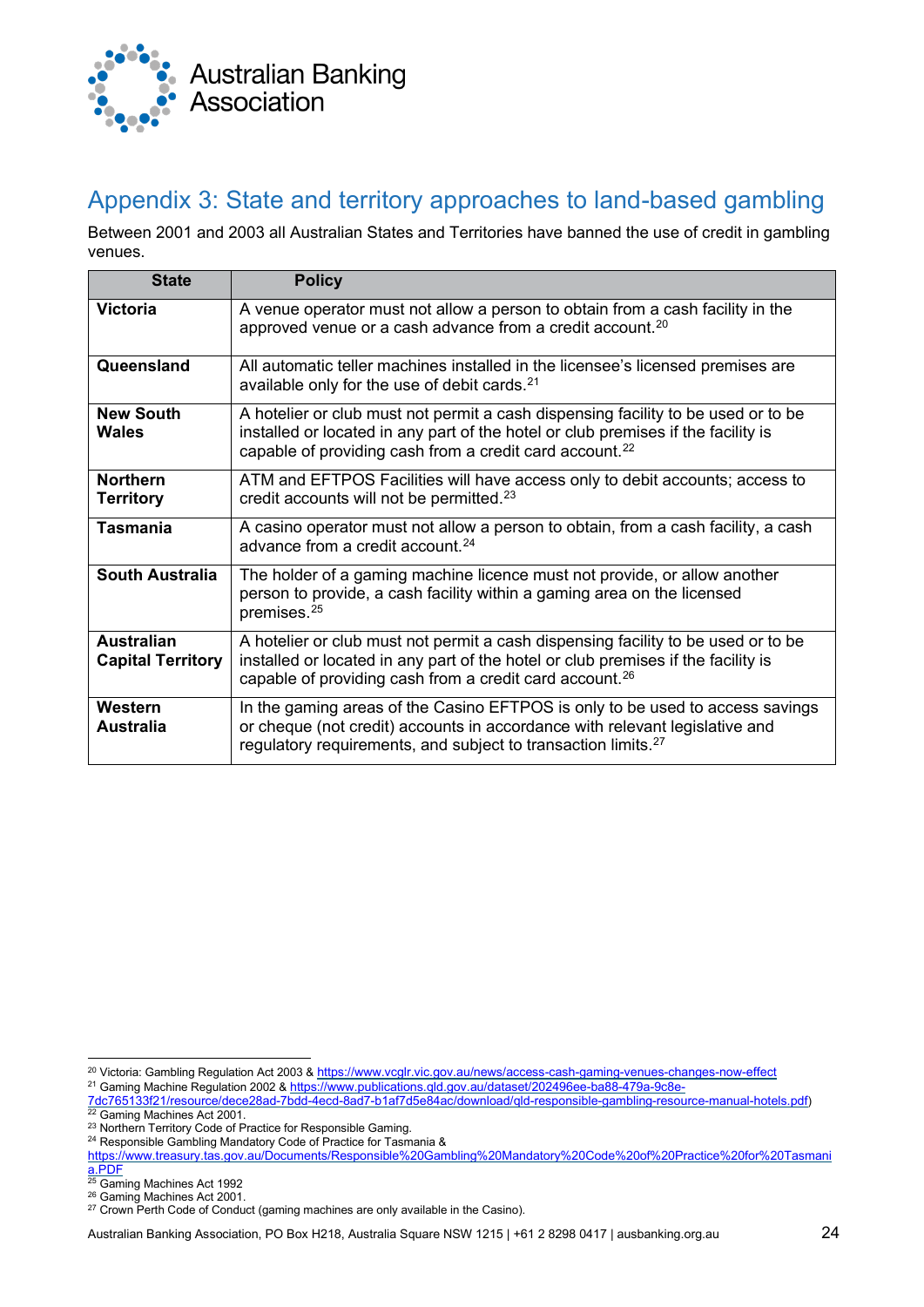

# <span id="page-25-0"></span>Appendix 4: National Consumer Protection Framework for Online **Wagering**



**Australian Government Department of Social Services** 



# **National Consumer Protection Framework for Online Wagering**

Australians participating in online wagering will be better protected by a series of strong, nationally consistent consumer protection measures.

# **A new National Framework**

The Commonwealth and state and territory governments have developed a set of standard minimum protections for online gamblers, which must be adhered to by all online wagering providers.

Currently, there are an estimated one million Australians actively using online wagering accounts.

The rate of problem gambling online is triple that of gambling on other traditional platforms. More than 240,000 individuals are at-risk of or already experiencing significant harm caused by online gambling.

A suite of consumer protection measures make up the new National Consumer Protection Framework for online wagering. These will be implemented through a mix of Commonwealth. state and territory legislation and regulation, which will align with current regulatory responsibilities.

The measures provide consistent, easy-to-use tools and information for all Australians - no matter where they live -

to help them better control their gambling.

# Measures to reduce harm

The National Framework will introduce 10 measures to protect consumers. These measures will be enforced across all Australian jurisdictions.

#### 1. Prohibition of lines of credit

Since February 2018, online wagering service providers have been prohibited from offering or providing credit to people who gamble on their site or app (with limited exemptions). This measure addresses the conflict of interest in online wagering providers effectively acting like a bank to offer lines of credit. For more information, visit the **ACMA** website.

#### 2. Pavdav lenders

Since February 2018, the use of small amount credit contracts, also known as payday lending, for online wagering has been restricted to better protect consumers. This measure stops wagering service providers from advertising payday loans. Potential connections between online wagering customers and credit providers are also restricted, as customers cannot be referred to a payday lender, nor can customer information be given to payday lenders. For more information, visit the ACMA website.

#### 3. Customer verification

Online wagering providers will have to verify their customers' identity within 14 days of their registration, instead of the current 90 days. The reduced timeframe for customer verification will help to ensure underage and self-excluded customers, and those operating under assumed names, do not access online wagering.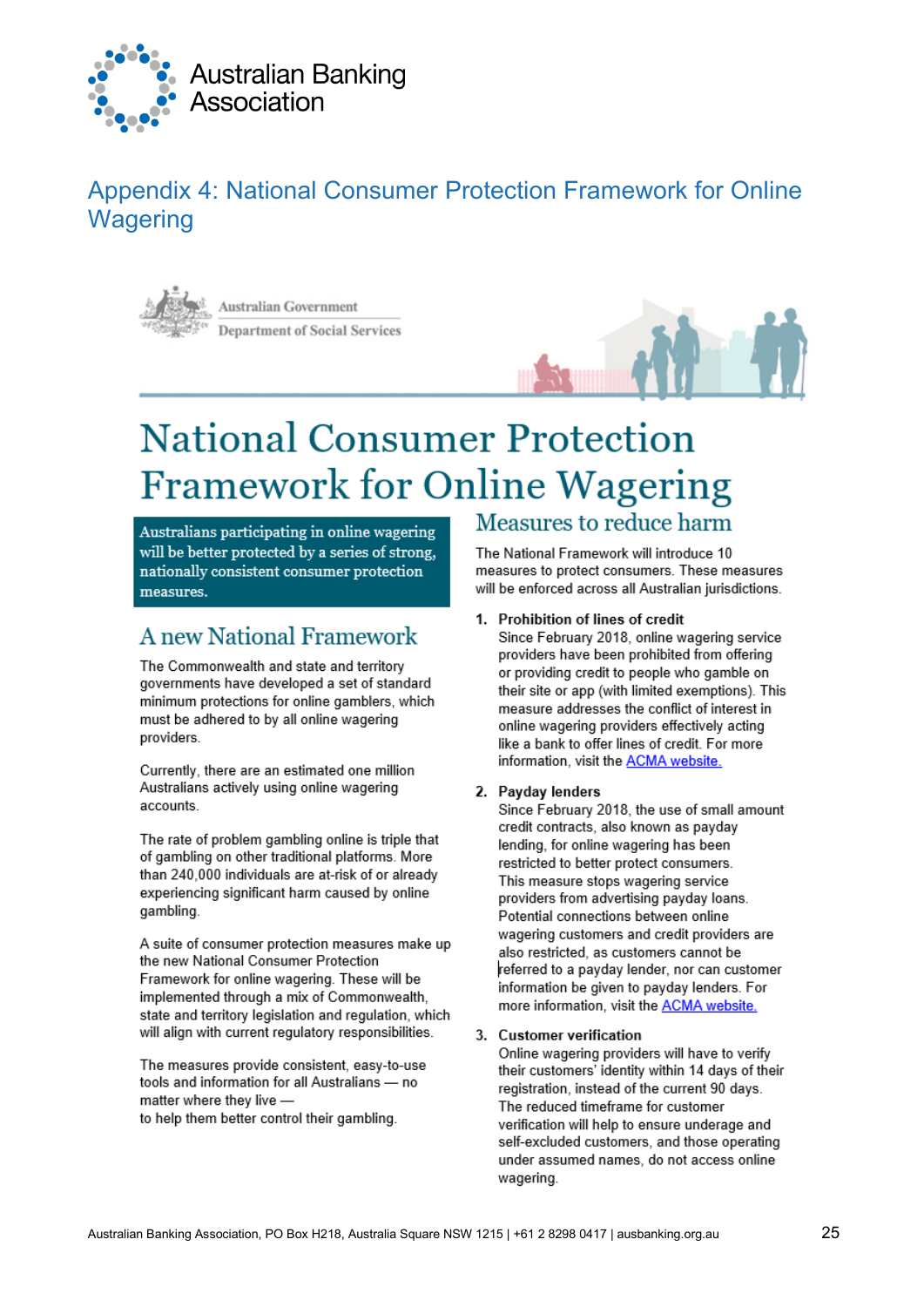

#### 4. Restrictions on inducements

Online wagering providers will be prohibited from offering any credit, voucher, reward, or other benefit as an incentive to open an account or to refer another person to open an account. This measure is designed to protect consumers from incentive-based marketing and strengthen standards for direct marketing. It also includes preventing turnover requirements to withdrawing winnings from complementary betting credits or tokens.

#### 5. Account closure

Online wagering providers will have to give their Australian customers a simple. easy-to-find, and readily accessible way of closing or cancelling their online wagering account. Providers will be required to prominently display account closure information, and ensure customers can close an account in the same channel as they bet. The account closure process must start as soon as the request is received. and consumers cannot be enticed to keep an account open.

6. Voluntary opt-out pre-commitment scheme Consumers will be able to easily monitor and manage their gambling, by setting deposit limits before they start gambling. Customers will be given a tool to pre-commit to their own limits, which cannot be increased on the spot, as part of a voluntary opt-out pre-commitment scheme. Every online wagering provider will be required to offer deposit limits to their Australian customers. This measure will be further refined through trialling and testing.

#### 7. Activity statements

Online wagering providers will be required to send consumers meaningful activity statements so that they can easily track and monitor their online wagering spending and behaviour. Activity statements will increase consumers' awareness of their spending, wins, and losses. The use of activity statements will be trialled over 12 months before full implementation, to ensure the design of activity statements meets user needs.

#### 8. Consistent gambling messaging

Online wagering providers will all have to use the same messaging about the risks and potential harm of gambling in their advertising, direct marketing, websites, and other direct communications to their customers. This will help to avoid inconsistent or ineffective messages about responsible gambling. and make sure messages reach people as they are making gambling decisions. The evidence-based, consistent messaging will be extensively trialled and user-tested.

#### 9. Staff training

Staff involved in providing online wagering services, or with the capacity to influence the service, will be trained in the responsible service of online wagering. This will help to reduce harm by creating a culture of responsible gambling within wagering organisations nationally.

#### 10. National self-exclusion register

Those experiencing gambling harm will be able to exclude themselves from all interactive wagering services via a simple online registration process, meeting a critical gap in consumer protections in Australia.

# When will the measures be implemented?

Beginning from 26 November 2018, the measures within the National Framework will be implemented progressively over 18 months. Some measures are already in place through the Commonwealth's Interactive Gambling Amendment Act 2017.

Commonwealth, state and territory governments are committed to working together to ensure these measures provide the greatest protection for Australians who gamble online. During the implementation process, governments will monitor the measures and continue to build on and refine them in line with the latest evidence

#### More information

For more information about these measures and other Department of Social Services' gambling reform, visit Department of Social Services website.

b